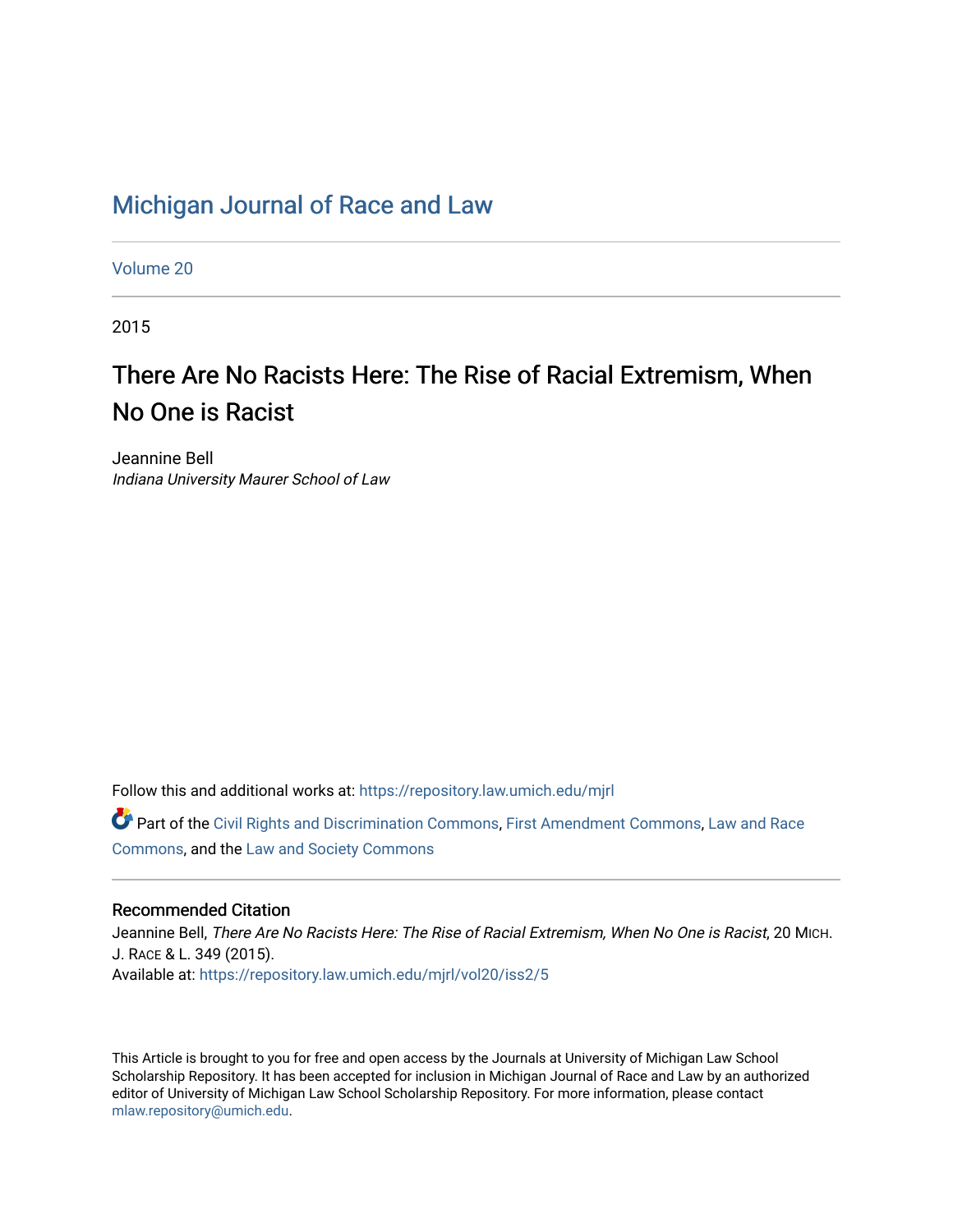# THERE ARE NO RACISTS HERE: THE RISE OF RACIAL EXTREMISM, WHEN NO ONE IS RACIST

#### *Jeannine Bell*\*

#### **ABSTRACT**

*At first glance hate murders appear wholly anachronistic in post-racial America. This Article suggests otherwise. The Article begins by analyzing the periodic expansions of the Supreme Court's interpretation of the protection for racist expression in First Amendment doctrine. The Article then contextualizes the case law by providing evidence of how the First Amendment works on the ground in two separate areas —the enforcement of hate crime law and on university campuses that enact speech codes. In these areas, those using racist expression receive full protection for their beliefs. Part III describes social spaces—social media and employment where slurs and epithets may be used frequently. The final portion of the Article briefly explores two forms of unacknowledged racial violence—violence directed at minorities who move to white neighborhoods and extremist killings. Our inaccurate approach to bias-motivated crime and the culture of protection around racist expression, the Article concludes, leaves American society vulnerable to the danger created by racial extremists.*

# TABLE OF CONTENTS

|     |                                               | 350 |
|-----|-----------------------------------------------|-----|
|     | I. THE FIRST AMENDMENT AND RACIST SPEECH      | 351 |
|     | State Regulation Given a Wide Berth<br>А.     | 351 |
|     | Limiting State Regulation<br>В.               | 354 |
|     | C. Grudging Acceptance For Modest Regulation  | 356 |
| Н.  | HOW THE FIRST AMENDMENT WORKS ON THE GROUND   |     |
|     |                                               | 359 |
|     | A. Enforcement of Hate Crime Law              | 359 |
|     | B. Campus Hate Speech Codes                   | 363 |
| HL. | CASUAL RACISM: THE PROLIFERATION OF PROTECTED |     |
|     | RACIST EXPRESSION                             | 365 |
|     | A. Racist Expression on Social Media          | 365 |
|     | Racist Expression in the Workplace<br>В.      | 366 |
| IV. | INVISIBLE (RACIST) DANGERS                    | 368 |
|     | A. Hate Crime and its Obscuring Lens          | 368 |
|     | Anti-integrationist Violence<br>В.            | 370 |
|     |                                               |     |

<sup>\*</sup> Richard S. Melvin Professor of Law, Indiana University Maurer School of Law, Bloomington. A.B. Harvard College, 1991; J.D. University of Michigan, 1999; Ph.D. (Political Science) 2000. Many thanks to Elivesha Aneke for research assistance and to Aaron Walker and the editors of the Michigan Journal of Race and Law. Sincere thanks to Rita Eads for secretarial assistance.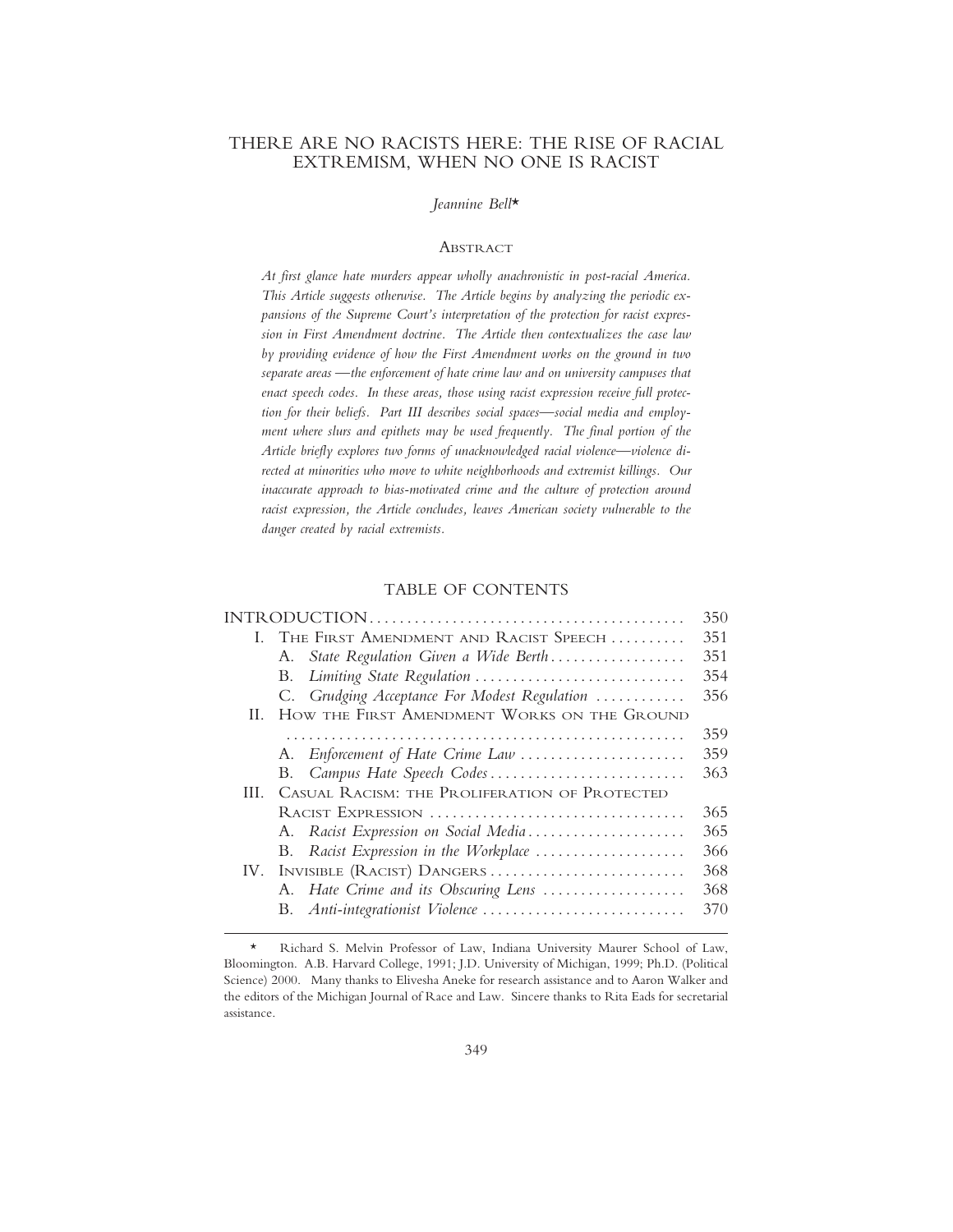| 350 |  | Michigan Journal of Race & Law | [VOL. 20:349 |
|-----|--|--------------------------------|--------------|
|-----|--|--------------------------------|--------------|

| $Conv$ CONCLUSION $\ldots \ldots \ldots \ldots \ldots \ldots \ldots \ldots \ldots \ldots \ldots$ |  |
|--------------------------------------------------------------------------------------------------|--|

#### INTRODUCTION

All of the racists have died out. There are several powerful examples illustrative of the idea that in contemporary America, no one is a racist. NBA Clippers owner Donald Sterling, whose remarks led the NBA to take the unprecedented action of banning him from NBA ownership, vehemently denies that he is a racist.<sup>1</sup> David Duke, one time Louisiana gubernatorial candidate and former Grand Wizard of the Ku Klux Klan, denies that he is a racist.<sup>2</sup> In avowedly denying that they are racist, Duke and Sterling are not alone. Cross burners and others accused of committing hate crimes also claim they are not racists.<sup>3</sup> The first defense of those accused of hate crimes seems to be to deny that they are racist.<sup>4</sup> When did racism get such a bad name?

Despite the current trend to disavow racism, there are some individuals whose racism seems unassailable—racial extremists who select and murder their victims because of their race. Some of these hate murders are committed by zealots who commit these acts as part of a white supremacist plan.5 Others seem less scripted. For example in the early morning of June 26, 2011, a group of white men in Brandon, Mississippi were looking

3. *See* Jeannine Bell, *O Say, Can You See: Free Expression by the Light of Fiery Crosses*, 39 HARV. C.R-C.L. L. REV. 335, 370 (2004) (describing cases in which the defendant burden cross as a joke or prank).

4. *See*, *e.g.*, Kevin Sullivan, Mark Berman & Sarah Kaplan, *Three Muslims killed in shooting near UNC; police, family argue over motive*, THE WASHINGTON POST, (Feb. 11, 2015), http:// www.washingtonpost.com/news/post-nation/wp/2015/02/11/three-killed-in-shooting-nearuniversity-of-north-carolina/ (family asserting that suspect shot three Muslim students because of a dispute over parking, not because of their religion); Lailia Kearney, *California student charged with hate crime enters not-guilty plea*, REUTERS, (Jan. 6, 2014), http://www.reuters.com/article/ 2014/01/07/us-usa-california-hatecrime-idUSBREA0604G20140107 (lawyer for a white student at San Jose State University accused of taunting African-American roommate with racial slurs and attempting to hang a bicycle lock around his neck last fall describes his client as "not a racist" ).

<sup>1.</sup> Catherine E. Shoichet and Steve Almasy, *CNN exclusive: Donald Sterling insists he's no racist, still slams Magic Johnson*, CNN (May 13, 2014), http://www.cnn.com/2014/05/12/us/ donald-sterling-interview.

<sup>2.</sup> *See*, *e.g.*, Edgar Johnson, *Exposing the Real Racists: A Review of Dr Duke's "Jewish Supremacism,"* DAVIDDUKE.COM (Dec. 26, 2013, 12:33 AM), http://davidduke.com/exposingthe-real-racists-a-review-of-dr-dukes-jewish-supremacism/ (describing Duke's belief that others are, "the real racists").

<sup>5.</sup> *See, e.g.*, Bill Dedham, *Midwest Gunman Had Engaged in Racist Acts at 2 Universities*, N.Y. TIMES (July 6, 1999), http://www.nytimes.com/1999/07/06/us/midwest-gunman-hadengaged-in-racist-acts-at-2-universities.html. (Describing the killing spree of Benjamin Smith, devotee of the World Church of the Creator),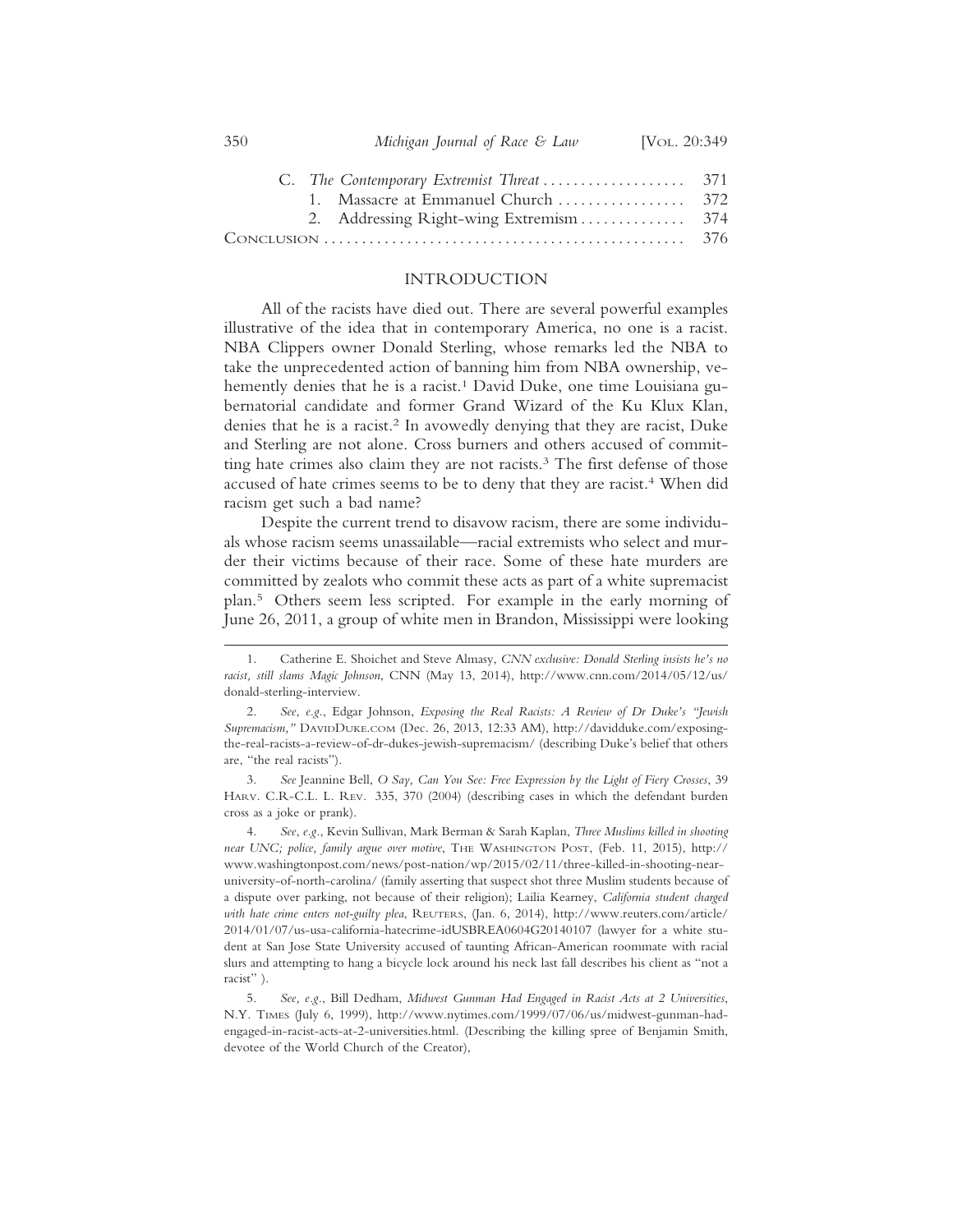for a group of African Americans to harass and assault.<sup>6</sup> On some occasions they had pelted African Americans with beer bottles.7 They liked to select intoxicated African Americans, and so chose James Craig Anderson, because he was African American and they believed had been drinking.<sup>8</sup> Several men punched Anderson and he fell to the ground, where one of the men struck Anderson in the face several times.<sup>9</sup> As Anderson was lying on the ground, the men got back in their truck and the driver, Deryl Paul Dedmon deliberately ran over Anderson, causing injuries which killed him.10

This Article explores the presence of racial extremism in the context of the social disavowal of expressions of racism. At first glance, racial extremism, seems like an outlier—something wholly anachronistic in a "post-racial" world. In the Article, I suggest otherwise, outlining the surprising supports for this disturbing phenomenon. In Part I of the Article, I discuss protections for racist expression in First Amendment doctrine. In Part II, how the First Amendment works in several areas to allow those using racist expression to receive full protection for their beliefs. In Part III, I address examples of social spaces—social media and employment where slurs and epithets may be used frequently. In Part IV, the final portion of the article, I briefly explore two largely unexamined but pernicious forms of racial violence—violence directed at minorities who move to white neighborhoods and extremist killings. I argue that our inaccurate approach to bias-motivated crime and the culture of protection we have created around racist expression leaves American society vulnerable to the threats created by racial extremists. The Article concludes with a call for increased attention to extremist and other less recognized types of biasmotivated violence.

#### I. THE FIRST AMENDMENT AND RACIST SPEECH

#### A. *State Regulation Given a Wide Berth*

The First Amendment of the U.S. Constitution provides: "Congress shall make no law abridging freedom of speech, or the press; or the right of people to peacefully assemble . . . ."11 Americans may think of the First Amendment as having always provided clear protection for racist speech,

<sup>6.</sup> Dept of Justice Press Release, Mississippi Man Pleads Guilty for Conspiring to Commit Hate Crimes Against African-Americans in Jackson, Mississippi (Jan. 3, 2010), http:// www.justice.gov/opa/pr/mississippi-man-pleads-guilty-conspiring-commit-hate-crimes-against -african-americans-jackson.

<sup>7.</sup> *Id.*

<sup>8.</sup> *Id.*

<sup>9.</sup> *Id.*

<sup>11.</sup> U.S. Const. amend. I.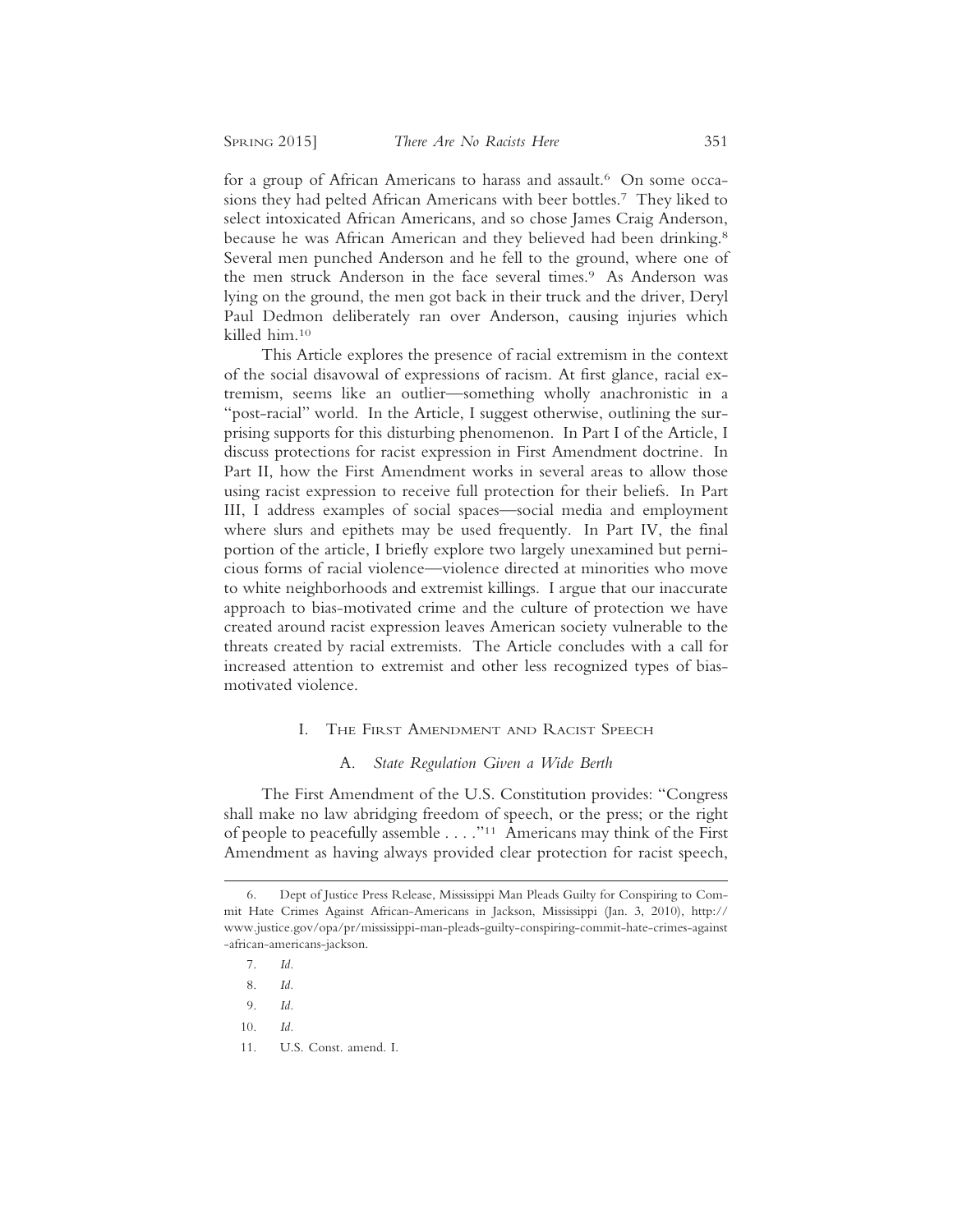irrespective of either speaker or context.12 This characterization ignores some of the Court's first pronouncements in the area of racist speech. In its first several examinations of racist speech, the Supreme Court allowed states to regulate racist speech.<sup>13</sup> The Court's first examination of organizations using racist speech, *Bryant v. Zimmerman*, in 1928 involved a Ku Klux Klan member's challenge to a New York law that required all groups with twenty or more members to register with the state.<sup>14</sup> Bryant, a member of the Buffalo Provisional Klan of the Knights of the Ku Klux Klan was charged under a New York statute for having attended meetings held by an unregistered organization.15 Bryant argued that by not exempting the Ku Klux Klan (as were labor unions and other benevolent organizations), the statute violated the equal protection clause.16 The Supreme Court disagreed. Looking to the Ku Klux Klan's history of violence and desire to preserve white supremacy, the Court concluded that the distinction made in the statute was appropriate.17

In 1942, the Court created a category of unprotected speech into which hate speech could fall. In *Chaplinsky v. New Hampshire*, 18 Chaplinsky, a Jehovah's Witness, was charged and subsequently convicted of calling a police officer a "God damned racketeer" and a "damned Fascist."19 Chaplinsky had violated a New Hampshire statute prohibiting the public use of "offensive, derisive or annoying words."20 Appealing his conviction, Chaplinsky argued that the statute violated the Fourteenth and First Amendments.<sup>21</sup> The Supreme Court disagreed, holding that the statute was a valid exercise of police power because it was designed to punish breaches of the peace caused by a new category of words, "fighting words," which "by their very utterance inflict injury or tend to incite an immediate breach of the peace."22

- 15. *Zimmerman*, 278 U.S. at 71.
- 16. *Id*. at 73.
- 17. *Id*. at 76-77.
- 18. Chaplinsky, 315 U.S. 568.
- 19. *Id.* at 569.
- 20. *Id.*
- 21. *See id.*
- 22. *See id.* at 572-73.

<sup>12.</sup> *See generally*, Jeannine Bell, *Restraining the Heartless: Racist Speech and Minority Rights*, 84 IND. L.J. 963 (2009) (comparing American jurisprudence on racist speech with that several European countries).

<sup>13.</sup> *See*, *e.g.*, New York *ex rel.* Bryant v. Zimmerman, 278 U.S. 63 (1928); Chaplinsky v. New Hampshire, 315 U.S. 568 (1942); Beauharnais v. Illinois, 343 U.S. 250 (1952).

<sup>14.</sup> Zimmerman, 278 U.S. at 71. Though it was decided before the development of the modern First Amendment jurisprudence, Bryant is nevertheless understood by scholars in the area to be a case concerning racist speech. *See, e.g.*, SAMUEL WALKER, HATE SPEECH: THE HISTORY OF AN AMERICAN CONTROVERSY 26 (1994).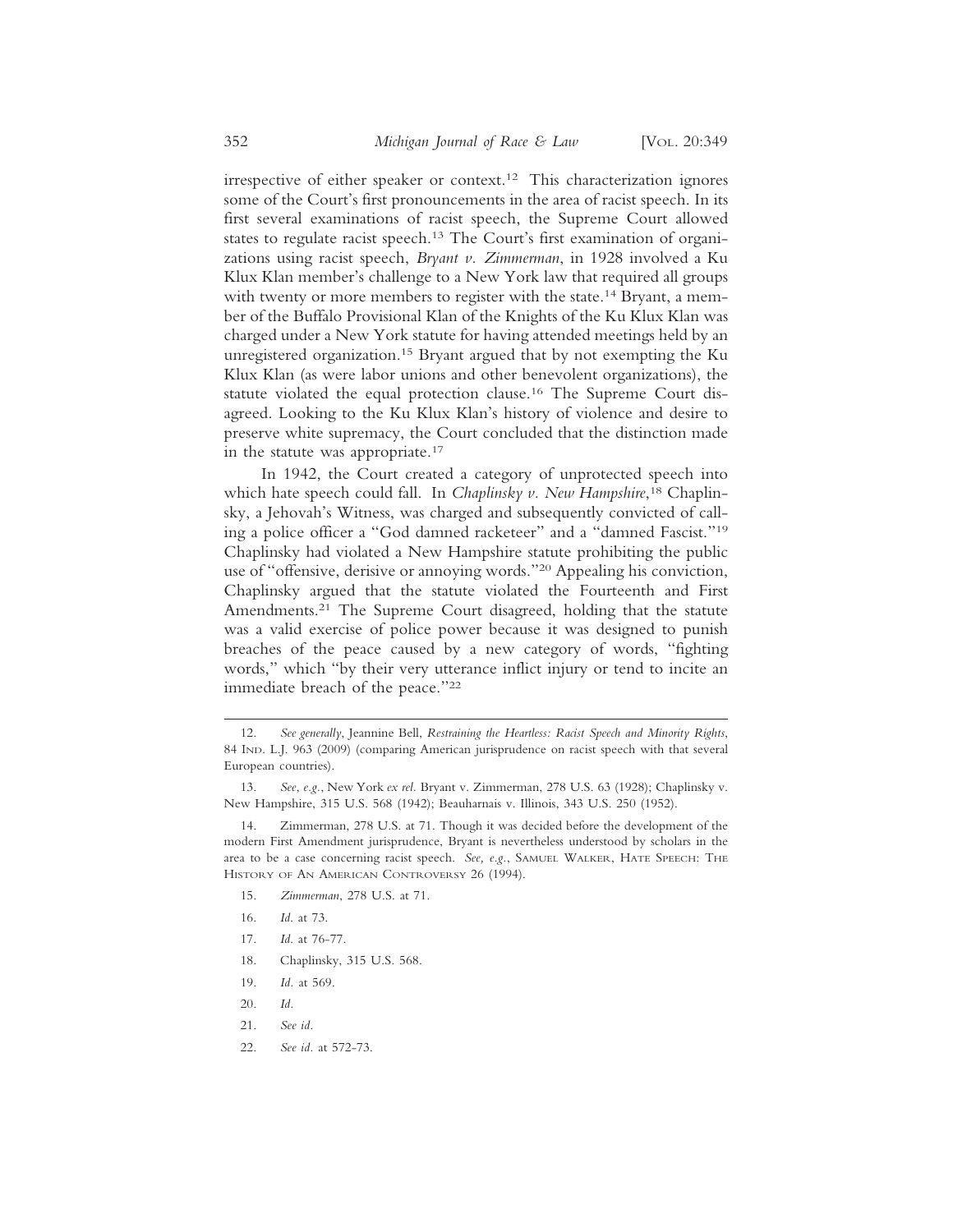A decade after *Chaplinsky*, the Supreme Court rendered the last decision in its line of early cases expressing support for restrictions on racist speech: *Beauharnais v. Illinois*. 23 In 1952, the Court rejected a challenge to an Illinois statute by Joseph Beauharnais, the founder of the White Circle League of America.24 The White Circle League was created to help white residents of Chicago neighborhoods resist housing integration.25 Beauharnais was convicted for having distributed flyers containing racist language in violation of an Illinois statute<sup>26</sup> which criminalized the public distribution of publications which "portrays depravity, criminality, unchastity, or lack of virtue of a class of citizens, of any race, color, creed or religion" which "exposes the citizens of any race, color, creed or religion to contempt, derision, or obloquy or which is productive of breach of the peace or riots . . ."27 The flyer distributed exhorted: "The forces of Interracialism that are destroying white neighborhoods will ultimately destroy our White racial identity."28 It called for the white people of Chicago to organize or risk dire consequences, stating, "If persuasion and the need to prevent the white race from becoming mongrelized by the Negro will not unite us, then the aggressions . . . rapes, robberies, knives, guns and marijuana of the Negro, surely will."29

Beauharnais challenged the Illinois statute, arguing that it was unconstitutionally vague and violated the First and Fourteenth Amendments.<sup>30</sup> The Supreme Court relied on its decision in *Chaplinsky* and *Cantwell v. State of Connecticut* maintaining, "Resort to epithets or personal abuse is not in any proper sense communication of information or opinion safeguarded by the Constitution, and its punishment as a criminal act would raise no question under that instrument."31 It also examined Illinois's history of violent race riots, concluding that the state had a right to punish groups in the manner proscribed by the statute.32 It was not certain to the Court that the statute would prevent the type of ills that it had in mind when the statute was passed.<sup>33</sup> The Court concluded that the state of Illinois had the power under the Constitution to address the problem, even if its solution was not guaranteed to work.

- 26. 38 ILL. REV. STAT. § 471 (1949).
- 27. *Beauharnais*, 343 U.S. at 251 (quoting ILL. REV. STAT. § 4711).
- 28. *Id.* at 276 (Black, J., dissenting).
- 29. *Id*. at 252.
- 30. *See id.* at 251-52.
- 31. *Id.* at 256-57 (quoting Cantwell v. Connecticut, 310 U.S. 296, 309-10 (1940).
- 32. *See id.* at 258-61.
- 33. *Id. at 262.*

<sup>23.</sup> Beauharnais v. Illinois, 343 U.S. 250 (1952).

<sup>24.</sup> *Id.*

<sup>25.</sup> *See id.* at 252.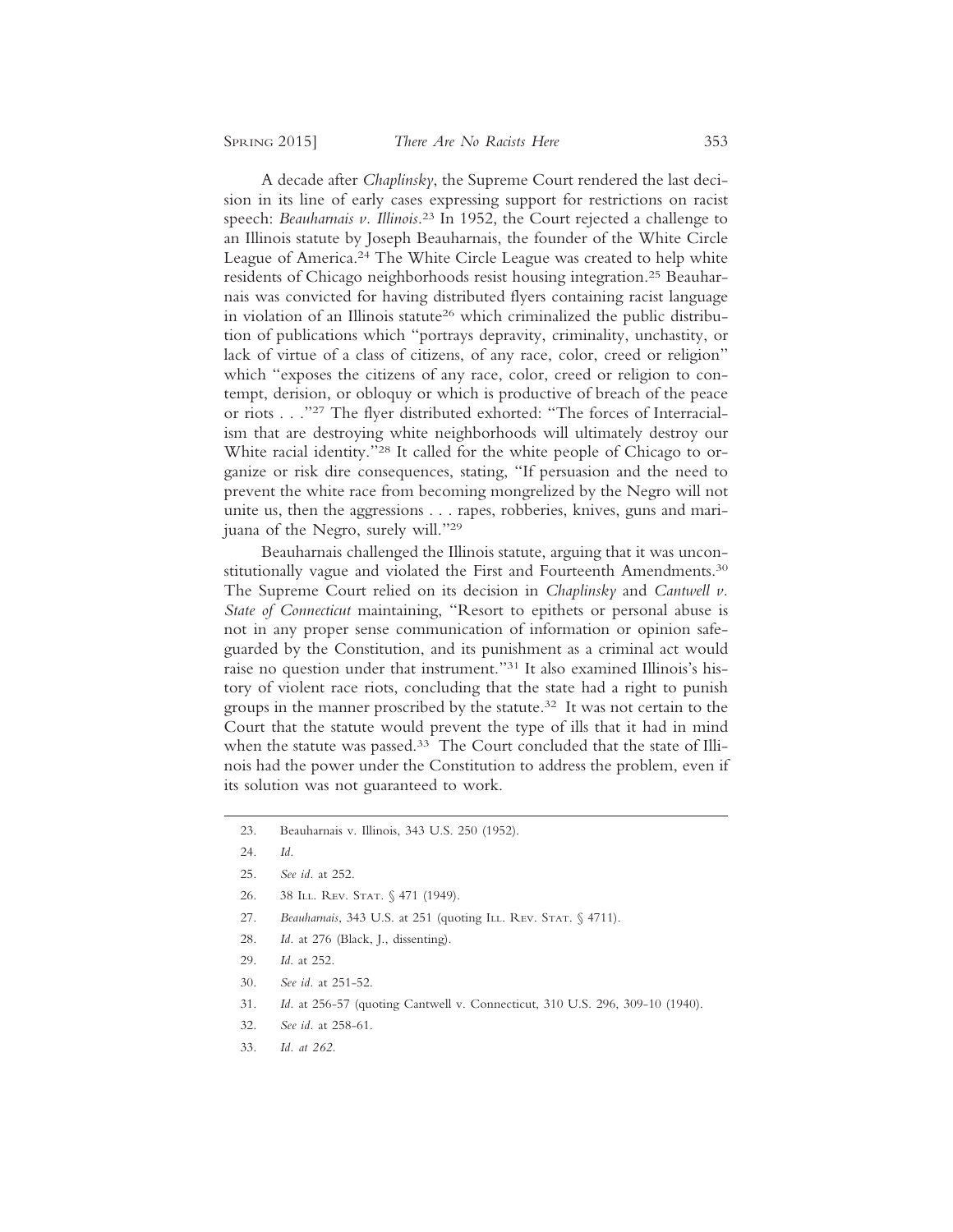#### B. *Limiting State Regulation*

In many ways, the Court's decision in *Beauharnais* was the high water mark for the Supreme Courts' allowing state regulation of racist speech.<sup>34</sup> Fast forward forty years, however, and the Court is much more wary of the states' intentions, and much less willing to allow it free rein to respond to racist speech.35 In *R.A.V. v. St. Paul*, in a decision by Justice Scalia, the Supreme Court struck down the conviction of a skinhead who burned a cross on a Black family's lawn. The skinhead, "R.A.V." had been convicted under a statute punishing bias-motivated speech that the Court ultimately found to violate the First Amendment.36 The statute at issue was St. Paul's Bias-Motivated Crime ordinance.37 The ordinance provided:

Whoever places on public or private property a symbol, object, appellation, characterization or graffiti, including, but not limited to, a burning cross or Nazi swastika, which one knows or has reasonable grounds to know arouses anger, alarm or resentment in others on the basis of race, color, creed, religion or gender commits disorderly conduct and shall be guilty of a misdemeanor.38

In sharp contrast to the approach taken by the Court in *Beauharnais*, where the Court reflected on Chicago's sordid history of race riots, Scalia's opinion in *R.A.V.* mentions neither the statutory history which led to the creation of the St. Paul ordinance nor did he cite the campaign of terror directed at the Jones family, the Black family on whose lawn R.A.V. burned a cross.39 Though Scalia failed to mention it, as in *Beauharnais*, the ordinance at issue in R.A.V. was created in response to a serious threat.40 The ordinance's history actually had nothing to do with the sort of situation in which R.A.V. was prosecuted.<sup>41</sup> According to the

38. *Id.*

39. *See* R.AV. v. City of St. Paul, 505 U.S. 377, 379. Scalia's discussion of the incident that prompted the case just two sentences long: "In the predawn hours of June 21, 1990, petitioner and several other teenagers allegedly assembled a crudely made cross by taping together broken chair legs. They then allegedly burned the cross inside the fenced yard of a black family that lived across the street from the house where petitioner was staying."; *see also* Bell, *O Say, Can You See*, *supra* note 3 at 335-337 (a fuller discussion of the incident).

40. *See* Beauharnais v. Illinois, 343 U.S. 250, 253 (1952). ("The statute before us is not a catchall enactment left at large by the State court which applied it . . . It is a law specifically directed at a defined evil, its language drawing from history and practice in Illinois . . .").

When first created, the ordinance didn't even include race because it was crafted in response to the synagogue attacks. In the early 1980s gender was added to the statute and in the

<sup>34.</sup> *See id.* at 258, 262.

<sup>35.</sup> *See, e.g.*, R.AV. v. City of St. Paul, 505 U.S. 377 (2010) (striking down a statute attempting to punish bias-motivated speech).

<sup>36.</sup> *See id.*

<sup>37.</sup> ST. PAUL, MINN., LEGIS. CODE § 292.02 (1990).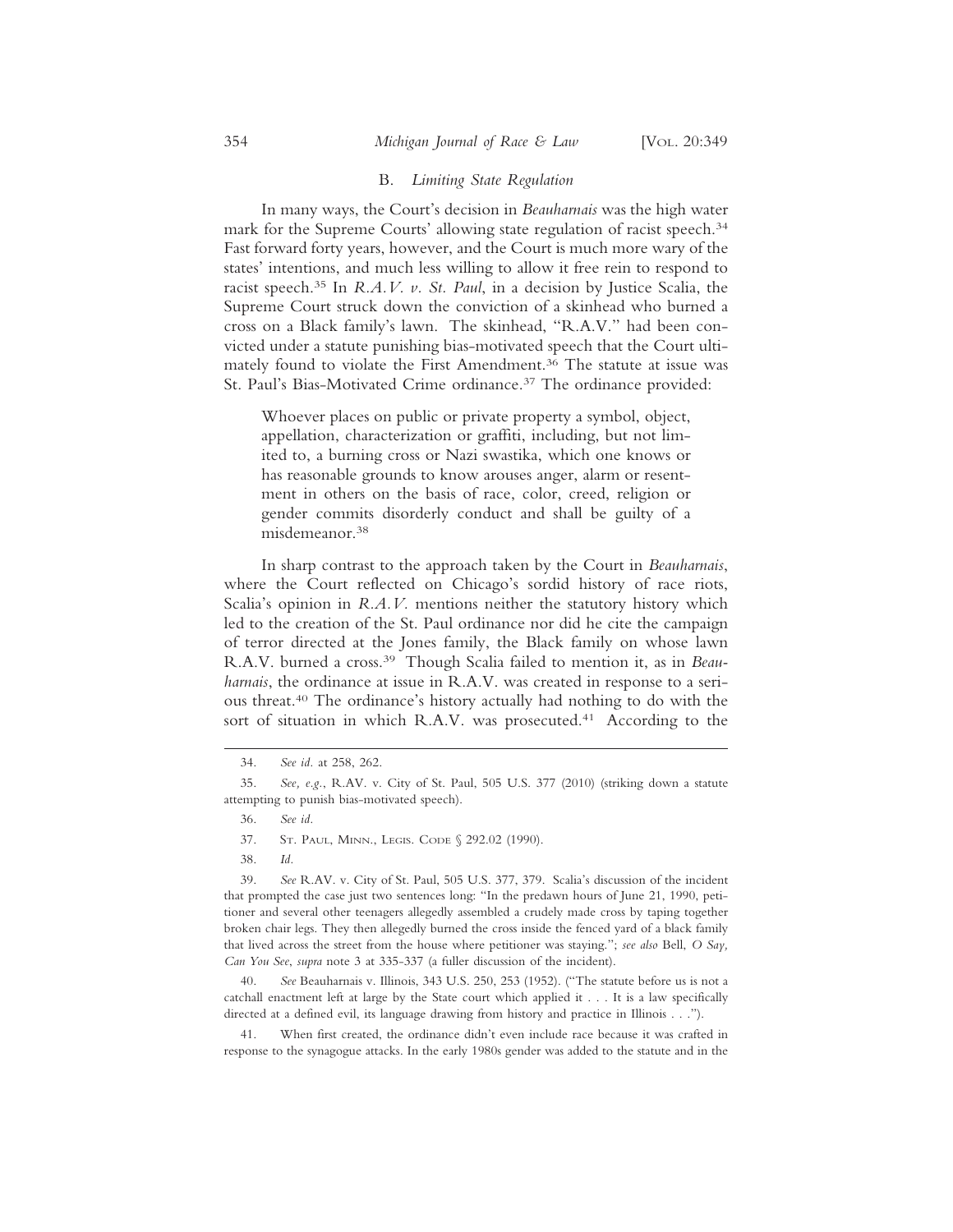prosecutor in the case, Tom Foley, the city had created the original ordinance in the early 1970s after many of the city's synagogues were under attack.42

The city had further reason to believe that the ordinance might be upheld: in its response to R.A.V.'s First Amendment challenge, the Minnesota Supreme Court interpreted the ordinance to regulate "fighting words," which in *Chaplinsky* the Court had decided were a category of speech lacking First Amendment protection.<sup>43</sup> The Supreme Court was limited to this particular construction.<sup>44</sup> The Minnesota Supreme Court also held that the ordinance was narrowly tailored to address a compelling government interest: protecting the community against possible violence and disorder.45 The threat to violence and disorder were real in this particular case. As the first Black family to move to a white neighborhood, the Jones' had been subject to a campaign of terror prior to the cross burning.46

Despite this history that was strikingly similar to that which had led to the creation of the ordinance the Court had upheld in *Beauharnais*, in *R.A.V.*, the Court struck down the St. Paul ordinance.<sup>47</sup> In doing so, Justice Scalia insisted that the First Amendment prohibited the city from using that particular statute to regulate fighting words.<sup>48</sup> Of course, under the Court's decision in *Chaplinsky* fighting words as a category were not protected speech.49 The problem with the statute, according to the majority opinion, was that the city had chosen to regulate only a subset of fighting words—those that provoked violence on the basis of race, color, creed, religion, or gender.50 In regulating only a subset of fighting words, Scalia argued, the city had chosen to "impose special prohibitions on those speakers who express views on disfavored subjects."51 According to Justice Scalia, invective on other topics such as political affiliation, union mem-

- 42. *Id.*
- 43. *In re* Welfare of R.A.V., 464 N.W.2d 507 (Minn. 1991).
- 44. R.A.V. v. City of St. Paul, 505 U.S. 377, 381 (1992).
- 45. *Id.*

46. Laura Lederer, *The Case of the Cross Burning: an interview with Russ and Laura Jones*, in THE PRICE WE PAY: THE CASE AGAINST RACIST SPEECH, HATE PROPAGANDA, AND POR-NOGRAPHY 30 (Laura Lederer & Richard Delgado, eds., 1995).

- 47. *Id.*
- 48. *Id.*
- 49. *See* Chaplinsky v. New Hampshire, 315 U.S. 568 (1942).
- 50. R.A.V. v. City of St. Paul, 505 U.S. 391 (2010).
- 51. *Id.* at 391.

late 1980s race was added. Laura Lederer, *The Prosecutor's Dilemma, An Interview with Tom Foley*, in THE PRICE WE PAY: THE CASE AGAINST RACIST SPEECH, HATE PROPAGANDA, AND POR-NOGRAPHY 194, 196 (Laura Lederer & Richard Delgado, eds., 1995).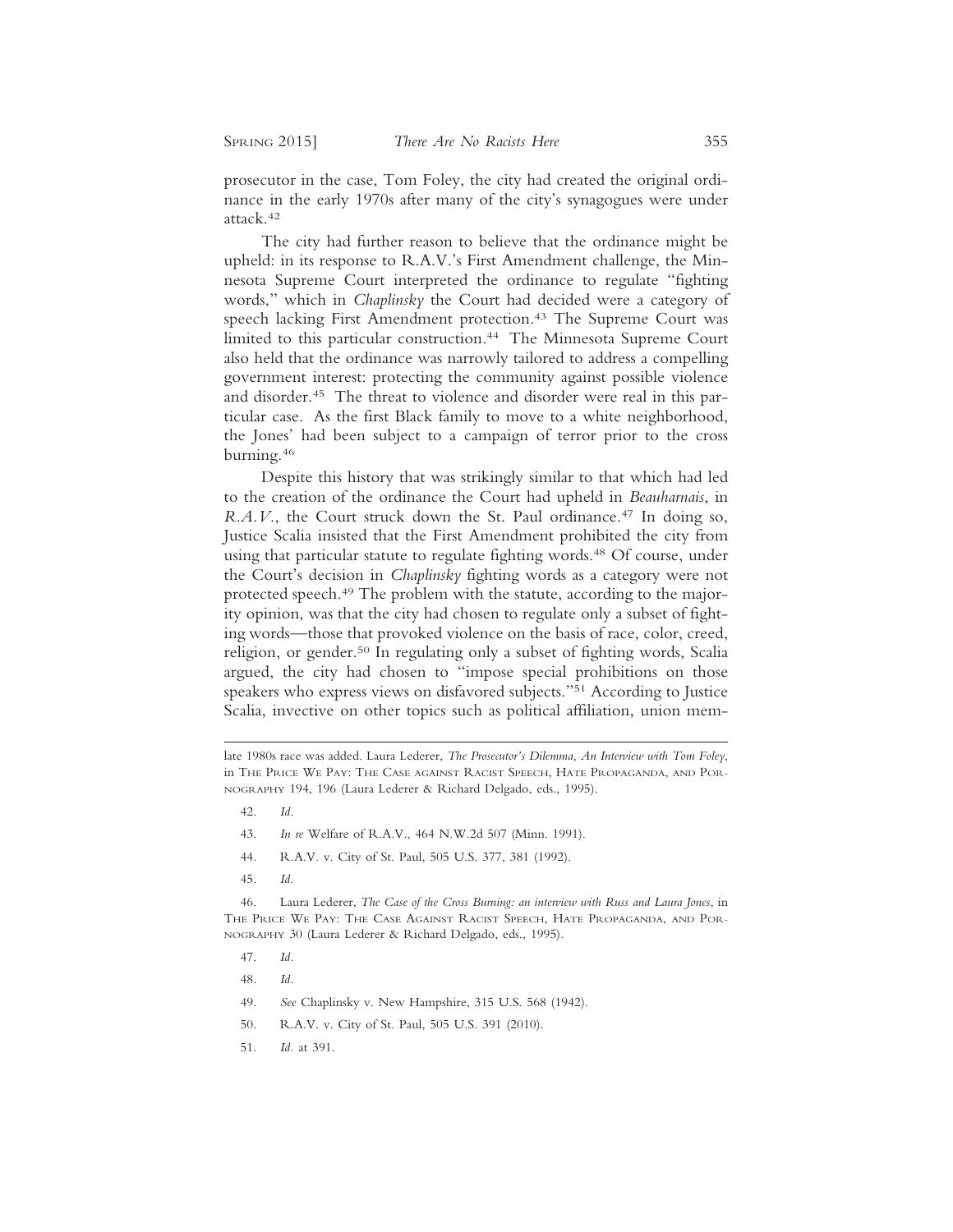bership, and homosexuality were not prohibited, thereby signaling the state's disfavoring of the views expressed on a narrow set of subjects.<sup>52</sup>

In a departure from both the Minnesota Supreme Court's analysis, and that made by the Court in earlier cases like *Chaplinsky* and *Beauharnais*, the majority did not accept the city's argument that the St. Paul statute could prevent violence and disorder.<sup>53</sup> The city had argued that it was not trying to regulate disfavored topics but rather the intent of the statute was to "protect against the victimization of a person or persons who are particularly vulnerable because of their membership in a group that historically has been discriminated against."54 In making this argument, the city was suggesting that the ordinance was aimed at regulating their secondary effects of the speech. The majority in *R.A.V.*, with no evidence of discriminatory legislative intent or history, rejected this argument.55 Justice Scalia made no attempt to distinguish *Chaplinsky* and *Beauharnais*, which had clearly attempted to regulate speech in a similar manner.56 Instead, Justice Scalia maintained that the statute in *R.A.V.* regulated the primary effects of speech—not the secondary effects—noting, "As we said in *Boos v. Barry* . . . 'Listeners' reactions to speech are not the type of 'secondary effects' we referred to in Renton. . . . The emotive impact of speech on its audience is not a 'secondary effect.'"57

#### C. *Grudging Acceptance For Modest Regulation*

The Court's decision in *R.A.V.* reverberated around the country. In the wake of the decision, citing *R.A.V.*, state courts in Washington, South Carolina, Maryland, Virginia, and New Jersey held cross burning statutes unconstitutional.58 The year after the decision, the Wisconsin Supreme Court invalidated its hate crime statute in response to a First Amendment challenge.59 The challenge to the Wisconsin penalty enhancement statute was brought by Todd Mitchell, a Black man who had been convicted under the statute for encouraging others to attack Gregory Reddick, a white youth.<sup>60</sup> Wisconsin's hate crime penalty enhancement statute provided that penalties for crimes against victims or property intentionally selected because of race, religion, color, disability, sexual orientation, na-

60. *Id.* at 481.

<sup>52.</sup> *Id.*

<sup>53.</sup> *Id.* at 393-94. Violence and disorder, of course, were secondary effects of the speech the Court had earlier allowed the city to regulate in *Beauharnais*. The primary effects of the speech were the immediate reaction that the speech provokes.

<sup>54.</sup> R.A.V., 505 U.S. at 394.

<sup>55.</sup> *Id.* at 394.

<sup>56.</sup> *See id.*

<sup>57.</sup> *Id.* at 394.

<sup>58.</sup> *See* Bell, *O Say, Can You See, supra* note 3 (discussing further the succession of state supreme court cases invalidating cross burning statutes following the *R.A.V.* decision).

<sup>59.</sup> Wisconsin v. Mitchell*,* 508 U.S. 476 (1993).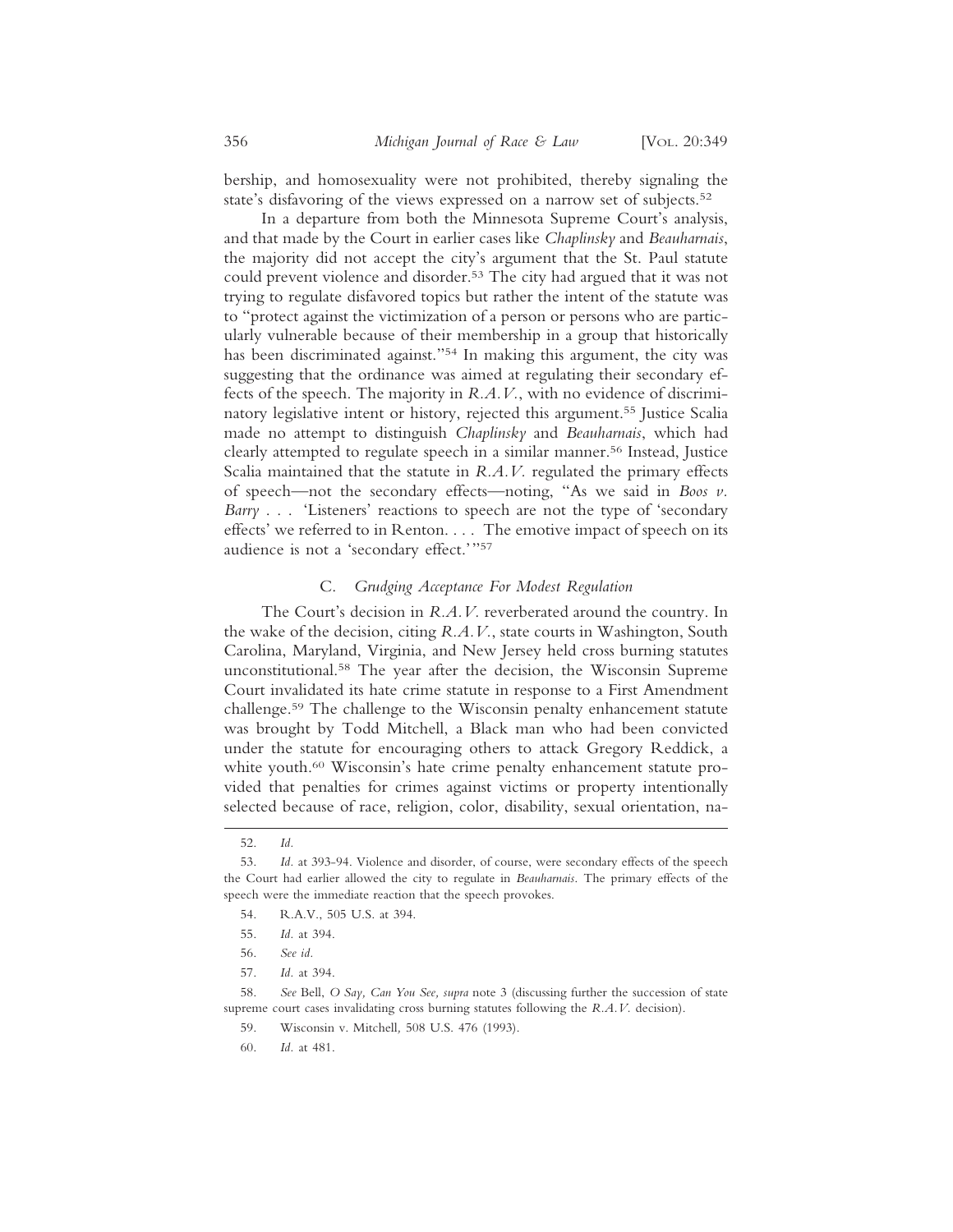tional origin or ancestry of the individual attacked could be increased.<sup>61</sup> A jury found that Mitchell had chosen Reddick because of his race and his sentence was increased from two to four years.<sup>62</sup>

In its consideration of *Mitchell*, the Supreme Court upheld Mitchell's conviction under Wisconsin's hate crime penalty enhancement.63 In *Mitchell*, the Court held that the use of racial motivation as an aggravating factor did not in fact violate the First Amendment, as the defendant had contended.64 The justification for this was that hate crime penalty enhancement statutes criminalized that racial motivation which the Court denied was part of racist expression. This reasoning was similar to that used by the Court in a 1983 case *Barclay v. Florida*. 65 In *Barclay*, the Court had approved the use of the defendant's racial motivation in allowing the defendant to be eligible for the death penalty.<sup>66</sup>

The Court continued its sideways approach to regulating racist expression in *Mitchell* in the next hate speech case it took, *Virginia v. Black*. In *Black* the Court chose to revisit cross burning, this time considering an appeal by the Commonwealth of Virginia after its cross burning statute had been struck down on First Amendment grounds.67 *Black* was an appeal of three cross burning cases that had been consolidated by the Virginia Supreme Court.68 The Virginia Supreme Court struck down Virginia's cross burning statute because it found that the statute was focused on cross burning and therefore, was "analytically indistinguishable" from the statute struck down by the court in *R.A.V.*69 In *Black* the Court likened burning a cross to other true threats allowing states to regulate cross burnings when undertaken with an intent to intimidate.70

Because *R.A.V.* was not overruled by the Court, both *Black* and *Mitchell* must be read as very narrow acceptances of a state's ability to regulate racist expression. In *Black*, the ability to prohibit cross burnings is lim-

66. *Id.* at 949. The Court also analogized to other types of situations such as murder for hire as situations in which the motivation for the crime could be punished.

- 67. Virginia v. Black, 538 U.S. 343, 343. (2003).
- 68. *Id.*
- 69. *Id.*
- 70. *Id.* at 344.

<sup>61.</sup> *Id.* at 480.

<sup>62.</sup> *Id.*

<sup>63.</sup> *Id.* at 490.

<sup>64.</sup> *Id.* at 479.

<sup>65.</sup> Barclay v. United States, 463 U.S. 939 (1983) (plurality opinion). In deciding that the state of Wisconsin could criminalize the motivation that the defendant had used, the court in *Mitchell* was doing something quite different than it had in *Beauharnais*. In *Beauharnais* the Court accepted that the importance of the issue was so great that a state was justified in regulating expression. In *Mitchell*, the Court rejects the argument that a physical assault is expressive conduct protected by the First Amendment. 508 U.S. 476. 484.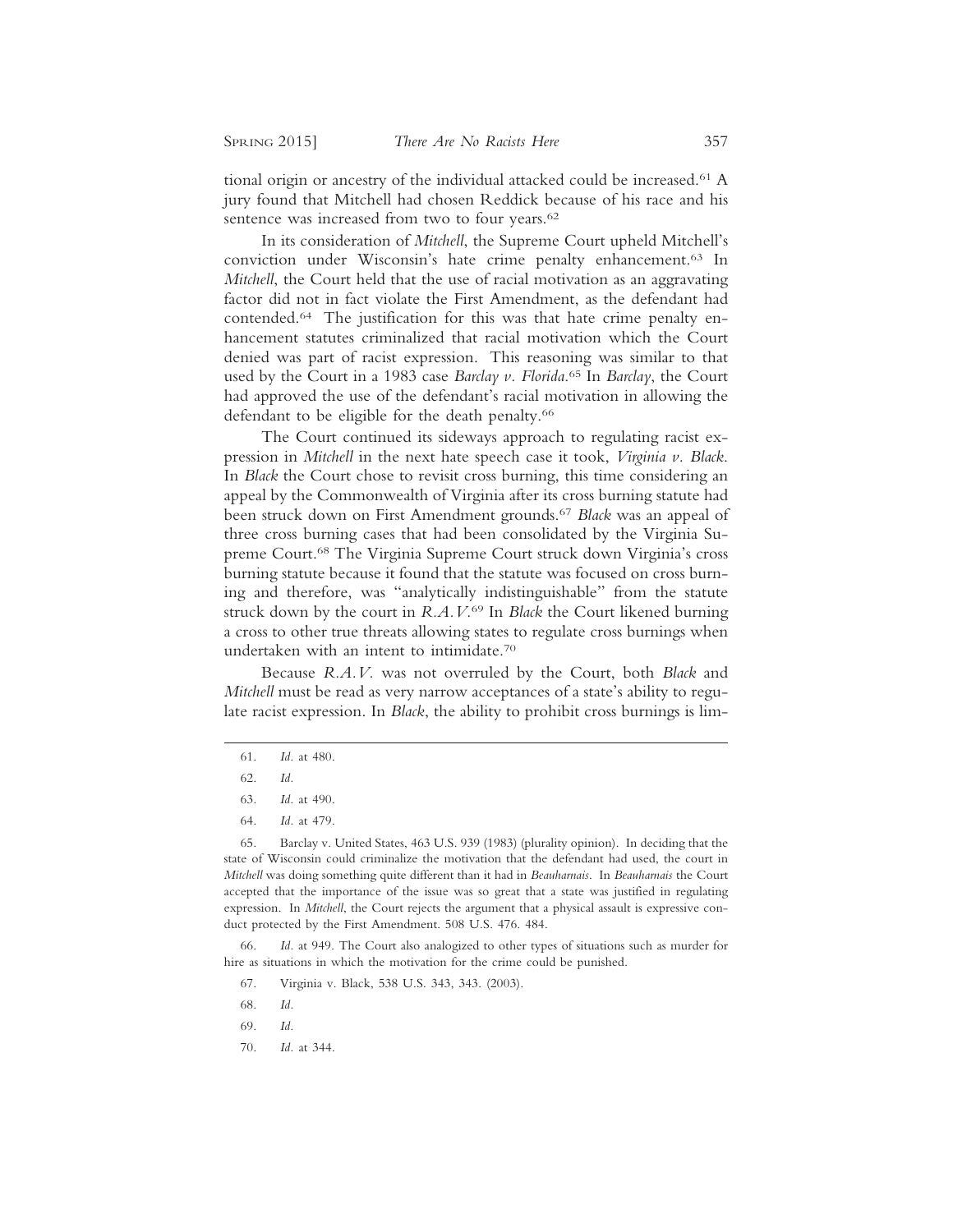ited to those cross burnings undertaken with intent to intimidate.71 The Court goes out of its way in *Black* to explicitly protect cross burnings as statements of ideology, as signs of group solidarity or as statements undertaken for artistic expression.72 Though the Court discusses at length the historical use of cross burning,<sup>73</sup> little mention is made in the opinion of the effect of cross burnings on those targeted. The effects of cross burnings on targets, which are clearly documented, do not constitute a justification for state regulation.74 This has significant implications for states' ability to deal with the deleterious effects of cross burning. Consider the following hypothetical: If a Ku Klux Klan group, say the Eastern Knights of the Ku Klux Klan, decides to burn crosses solely as a member of group solidarity, they may argue that there is no wish to intimidate anyone. Though such events could terrify African Americans and other minorities living in the area, under Supreme Court's reasoning in *Black*, prosecution against the group should fail.

Like *Black*, *Mitchell* also must be read as fairly narrow support for state's ability to regulate racist expression because the case involved a challenge to a hate crime penalty enhancement law. In other words, unlike *Beauharnais*, the statute involved required the commission of a criminal act s motivated by bias. According to the Court's decision in *Mitchell* the statute did not regulate speech per se; rather, the racist expression that *Mitchell* allowed the legislature to regulate was the discriminatory selection of victims on the grounds of race, religion, gender, and other categories.75 Its basis for this was also narrow, predicated on the state's ability to regulate motivation in other sorts of cases, rather than being based on secondary effects such as the harm that such crimes cause to victims.76

The Court's justification for allowing regulation of racist expression in *Mitchell* and *Black* differs quite sharply from the Court's approach in earlier cases like *Beauharnais*. Recall that in *Beauharnais*, the Court noted the problems of racism—in this case manifested as race riots—and accepted the argument that racist expression was linked to the particular disorder the state was trying to regulate.77 Acknowledging a connection between racist expression and harm made it possible for the *Beauharnais* Court to accept the state's interest in regulating racist expression, and provided wide latitude for the state to do so.

- 76. *Id.*
- 77. Beauharnais v. Illinois, 343 U.S. 250, 260-62 (1952).

<sup>71.</sup> *Id.* at 362.

<sup>72.</sup> *Id.* at 365-66.

<sup>73.</sup> *Id.* at 343-44.

<sup>74.</sup> *Id.* at 344. Justice Thomas disagreed with this particular move by the Court. *See id.* at 388 (Thomas, J., dissenting); *see also* Guy-Uriel E. Charles, *Colored Speech: Cross Burnings, Epistemics, and the Triumph of the Crits?* 93 GEO. L. J. 575, 608-10 (2005).

<sup>75.</sup> Wisconsin v. Mitchell, 508 U.S. 476, 480 (1993).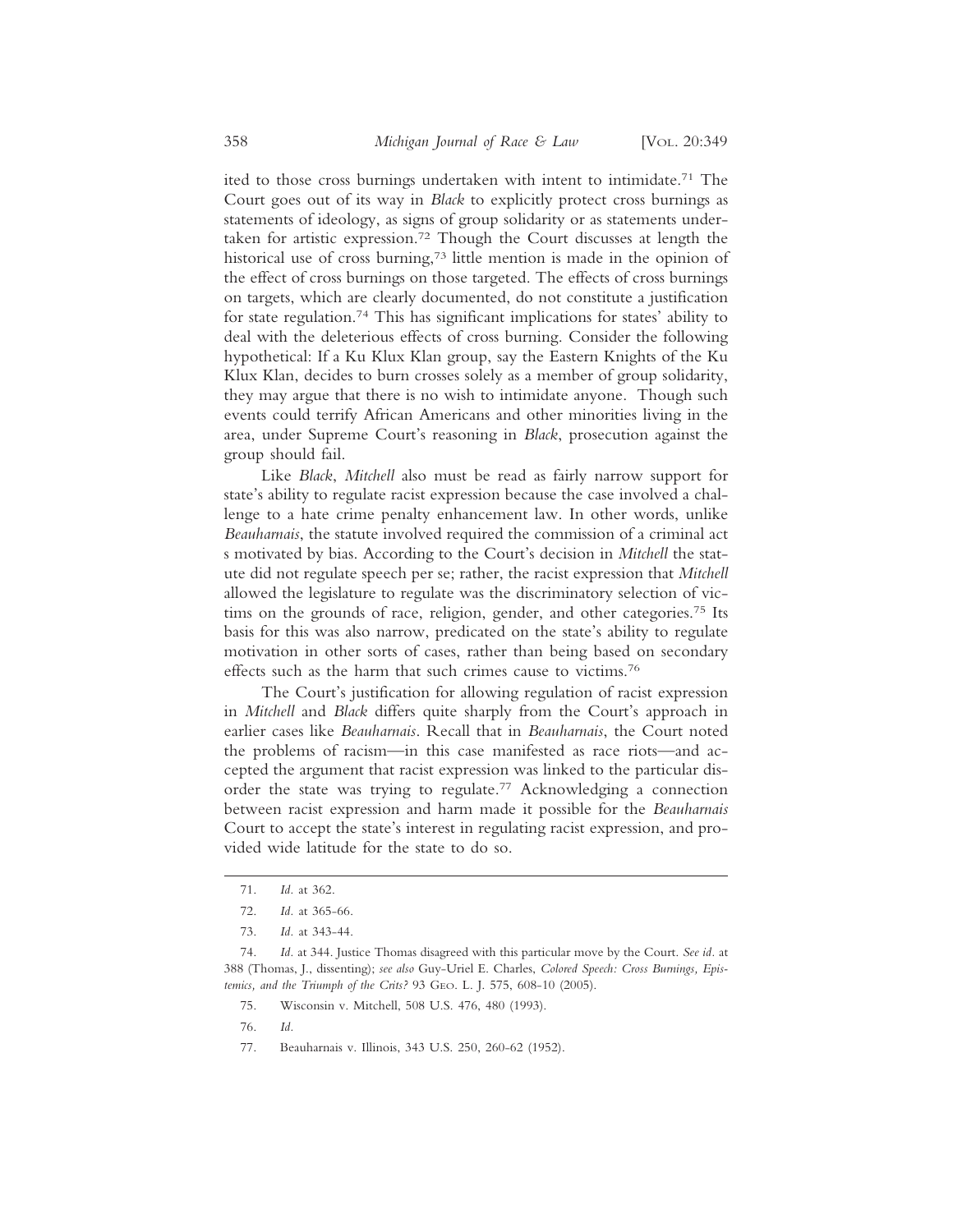The Court took a distinctly different approach to allowing regulation in *Mitchell* and *Black*. Though it agreed to allow states to regulate cross burning, the Court refused to overrule *R.A.V*. 78 In striking down the Minneapolis statute at issue in *R.A.V.* the Court explicitly rejected the city's argument that the ordinance came within one of the specific exceptions allowing content discrimination aimed at the secondary effects of speech.79 In rejecting the City of St. Paul's argument that the St. Paul ordinance only regulated secondary effects, the Court cited *Boos v. Barry*<sup>80</sup> insisting, "[L]istener's reactions to speech are not the type of secondary effects we referred to in Renton." The emotive impact of the speech on its audience is not a secondary effect."81 By allowing regulation of racist expression in *Mitchell* and *Black*, but leaving *R.A.V.* in place, the Court seems to be accepting of the argument that a city has no place regulating the harm of racist expression.

#### II. HOW THE FIRST AMENDMENT WORKS ON THE GROUND

#### A. *Enforcement of Hate Crime Law*

Among academics who write about the First Amendment there was significant worry leading up to the decisions in *R.A.V.* and *Mitchell* that regulations on racist speech would lead to individuals being punished simply for using slurs or epithets.82 Critics reject the Supreme Court's contention that hate crimes are predicated on evidence of motivation.<sup>83</sup> The use of racist speech, according to such critics, violates the First Amendment because "ordinary" criminal laws already exist, and the mere existence of hate crimes laws signals that they constitute an additional penalty aimed at

- 80. Boos v. Barry, 485 U.S. 312 (1988).
- 81. R.A.V. v. City of St. Paul, 505 U.S. 377, 394 (1992).

82. *See e.g*., Susan Gellman, *Sticks and Stones Can Put You in Jail, but Can Words Increase Your Sentence? Constitutional and Policy Dilemmas of Ethnic Intimidation Laws*, 39 UCLA L. REV. 333 (1991); Martin H. Redish, *Freedom of Thought as Freedom of Expression: Hate Crime Sentencing Enhancement and First Amendment Theory*, 11 CRIMINAL JUSTICE ETHICS 29 (1992).

<sup>78.</sup> Virginia v. Black, 538 U.S. 343, 343-44 (2003).

<sup>79.</sup> R.A.V. v. City of St. Paul, 505 U.S. 377, 394 (1992). In *Renton v Playtime Theaters* 475 U.S. 41, 54, 106 S. Ct. 925, 932, 89 L. Ed. 2d 29 (1986) adult movie theaters challenged a regulation which restricted the location of adult movie theaters to within 1000 feet of a residential building, church, school, or park. The Court allowed regulation of expressive content on the grounds the regulation was aimed at the secondary effects – the serious problems caused by adult theaters. City of Renton v. Playtime Theatres, Inc., 475 U.S. 41, 54 (1986). Trying to invoke the exception of allowed in Renton, in RAV the city of St. Paul had argued that the ordinance was intended, "not to impact on the right of free expression of the accused, but rather to protect against the victimization of a person or persons who are particularly vulnerable because of their membership in a group that is been historically discriminated against." 505 U.S. 377, 394.

<sup>83.</sup> JAMES B. JACOBS AND KIMBERLY POTTER, HATE CRIMES: CRIMINAL LAW & IDEN-TITY POLITICS 126 (1998).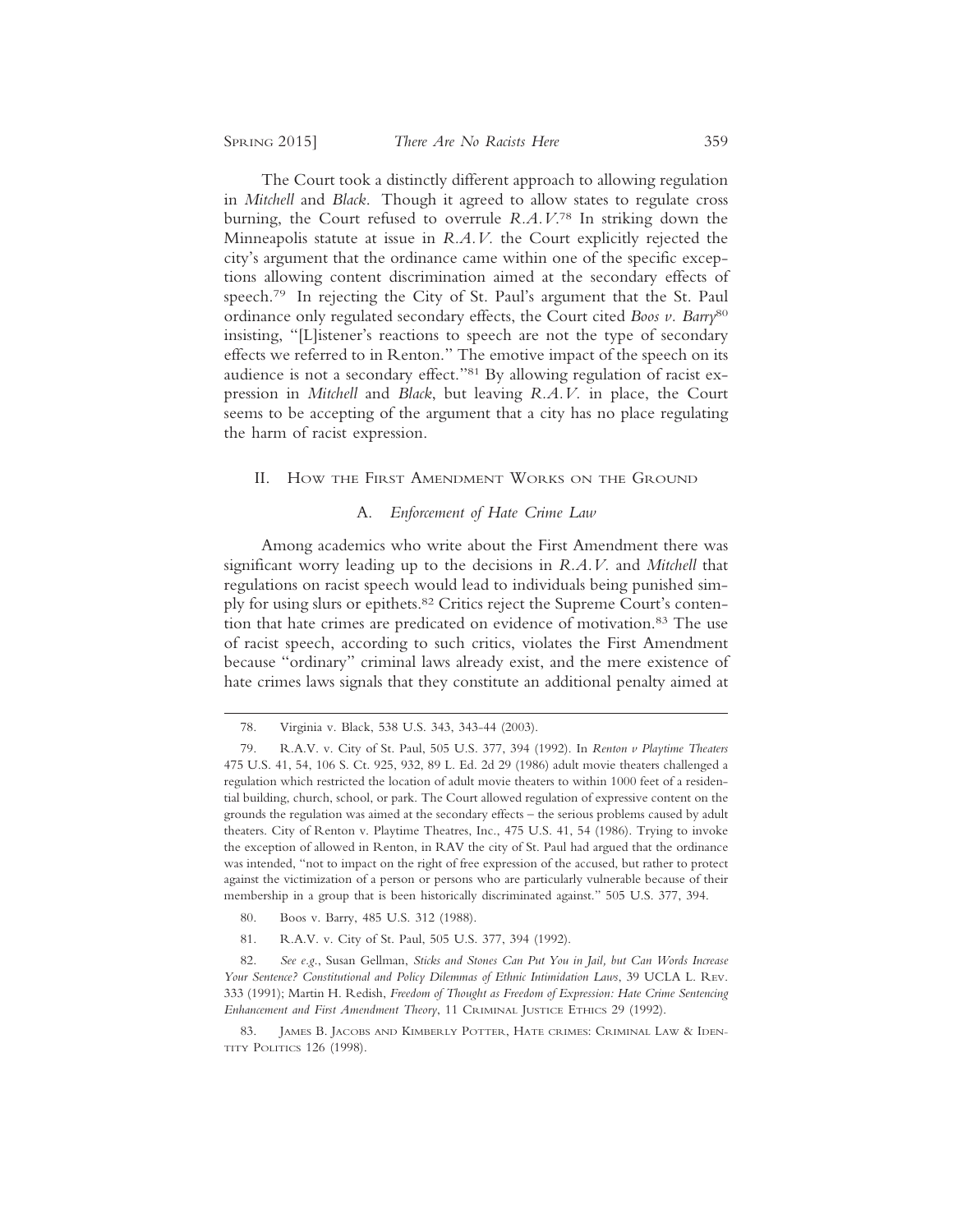racist expression. Hate crime laws therefore, critics insist, punish individuals for thinking biased thoughts.84

Critics of hate crime legislation also make empirical claims.85 There are three main empirical claims made by critics. First, critics often quibble with the idea that the use of racist speech is any indication of what motivated the crime.<sup>86</sup> As one critic of hate crimes legislation writes, "Jurors" cannot read into defendant's minds to determine whether the acts were precipitated by bigotry."87 Critics contend that police will arrest individuals for using hate speech, which is protected under *R.A.V.*, rather than for having committed hate crimes.<sup>88</sup> Finally, critics also insist, that such laws will be used against minority perpetrators of hate crimes.<sup>89</sup> Generally, the support for this last argument is always the same—a story about a Black man in Florida having been arrested for having committed a hate crime after he called a white police officer "a cracker."90 Charges against the man were dismissed.91

With respect to police officers enforcing the law incorrectly, critics are correct in thinking that the Supreme Court created significant enforcement difficulties when *Mitchell* was decided without overruling *R.A.V.*<sup>92</sup> Police officers who enforce hate crime laws must take care not to do so in a manner that infringes on constitutionally protected speech.93 In *Mitchell*, citing *Dawson v. Delaware*, a case decided the previous year, Justice Rehnquist wrote that a sentencing judge could not consider, "a defendant's abstract beliefs, however obnoxious to most people."94 Given this pronouncement by the Court, and the language in *R.A.V.* protecting ra-

89. *See e.g*., Phyllis B. Gerstenfeld, *Smile When You Call Me That!: The Problems With Punishing Hate Motivated Behavior*, 10 BEHAV. SCI. & L. 259, 279 (1992).

90. *See, e.g.*, Gellman, *supra* note 82, at 361 n.134; Gerstenfeld, *supra* note 89, at 279; Barbara Dority, *The Criminalization of Hatred,* 54 HUMANIST 38 (May/June 1994), *available at* http://ehostvgw11.epnet.com.

91. Gellman, *supra* note 82, at 279.

92. Jeannine Bell, *Deciding When Hate Is a Crime: The First Amendment, Police Detectives, and the Identification of Hate Crime,* 4 RUTGERS RACE & L. REV. 33, 46-47 (2002) (describing practical concerns for enforcement based on the gap between Mitchell and R.A.V.).

<sup>84. &</sup>quot;[T]he only additional purpose in punishing more severely those who commit a bias crime is to provide extra punishment based on the offenders politically incorrect opinions and viewpoints." JACOBS AND POTTER, *supra* note 83, at 128.

<sup>85.</sup> *See* Jeannine Bell, *Deciding When Hate Is a Crime: The First Amendment, Police Detectives, and the Identification of Hate Crime,* 4 RUTGERS RACE & L. REV. 33, 34 (2002) (describing critics' concerns regarding hate crime legislation).

<sup>86.</sup> *See, e.g.,* Gellman *supra* note 82, at 101; Redish, *supra* note 82, at 30.

<sup>87.</sup> PHYLLIS B. GERSTENFELD, HATE CRIMES: CAUSES, CONTROLS, AND CONTROVER-SIES, 49 (2011).

<sup>88.</sup> Gellman, *supra* note 82, at 364-65.

<sup>94.</sup> Wisconsin v. Mitchell*,* 508 U.S. 476 (1993) at 485 (citing Dawson v. Delaware, 503 U.S. 159 (1992) at 167).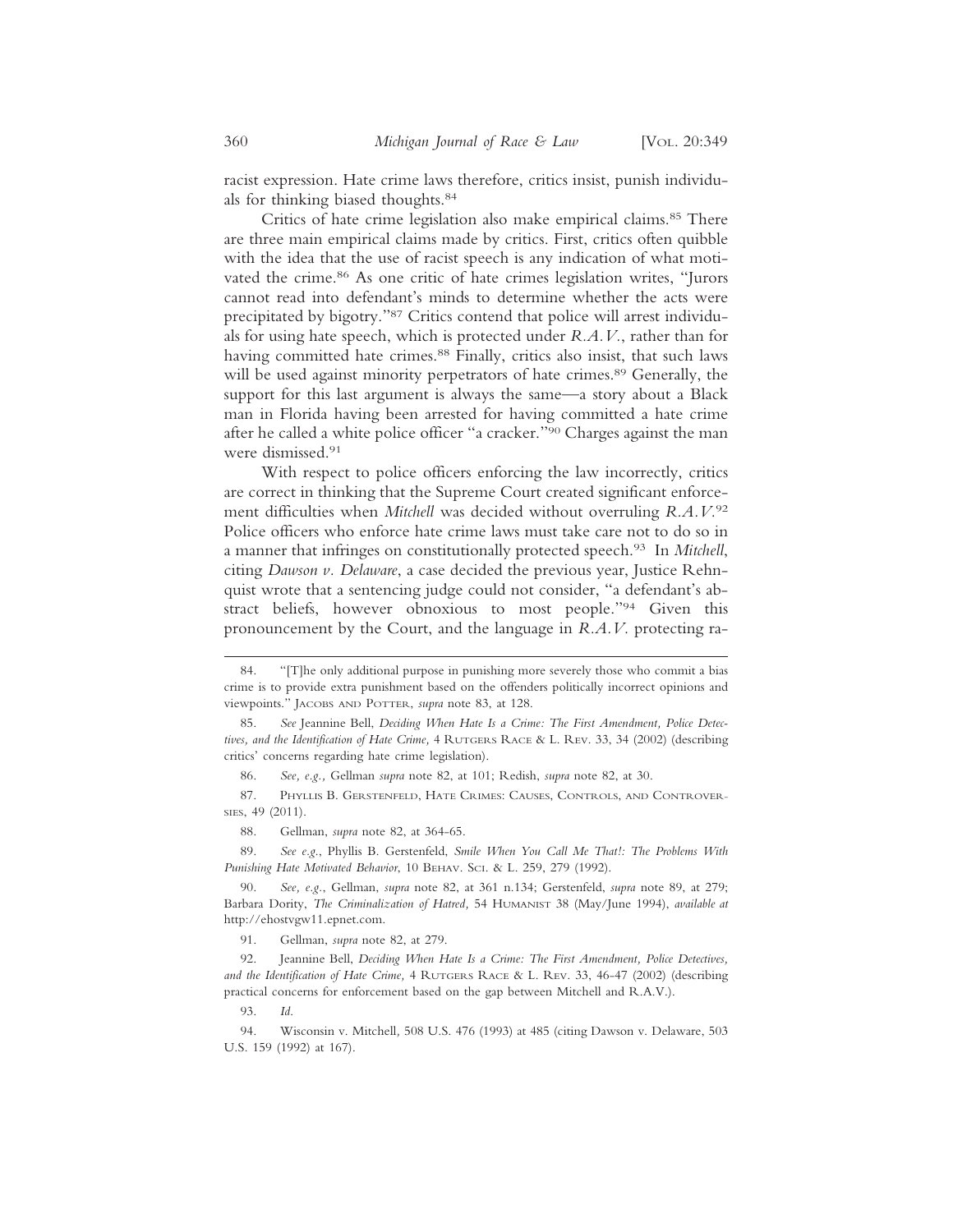cist ideas<sup>95</sup> it stands to reason that if police officers are arresting individuals for the use of racist speech then they are unquestionably in violation of the First Amendment. The inquiry in cases in which individuals are accused of having committed hate crimes is what motivated the crime. In other words, what drove the individual to commit the crime?

Though many critics of hate crime legislation automatically assume that police fail in their quest to walk the line between hate speech and hate crime,96 at least one empirical examination of how police actually enforce bias crime law suggests otherwise. My study of the enforcement of bias crime law in "Center City," a large American city, followed police officers trained in the investigation of hate crimes as they grappled with the complicated First Amendment issues involved in separating hate speech from a crime.97 Rather than behaving as the overeager enforcers that many critics predict, officers respected the line between constitutionally protected racist speech and constitutionally approved regulation of hate crime.<sup>98</sup> Though officers had not been schooled on the specific details of all of the First Amendment cases on which their work touched, when asked about hate speech they clearly stated that it was protected.<sup>99</sup> They knew that motivation was the key to what they should be doing.100

One detective was asked how one could tell that a crime was a hate crime and responded in a way that reflected subtlety:

It's not language alone. You investigate actions. Words are the secondary buttress of actions. They proved the history of the action; prove that they went after someone because of race. You have to put the blinders on. Is this something the perpetrator would've done if the victim were black or white? You have to consider both sides, walk the line.101

These statements were bolstered by another of the unit's detectives who commented on the relationship between racist speech and the actions

- 100. *Id.*
- 101. *Id.*

<sup>95.</sup> Justice Scalia suggested that the Court did not agree with R.AV.'s views, but argued that the City of St. Paul may not restrict his expression. "The politicians of St. Paul are entitled to express that hostility—but not through the means of imposing unique limitations upon speakers who (however benightedly) disagree. Let there be no mistake about our belief that burning a cross in someone's front yard is reprehensible. But St. Paul has sufficient means at its disposal to prevent such behavior without adding the First Amendment to the fire. " R.A.V. v. City of St. Paul, Minn., 505 U.S. 377, 396, (1992).

<sup>96.</sup> *See, e.g*., Gellman, *supra* note 82, at 359; Redish, *supra* note 82, at 29, 30. JACOBS & POTTER, *supra* note 83, at 109-10.

<sup>97.</sup> JEANNINE BELL, POLICING HATRED: LAW ENFORCEMENT, CIVIL RIGHTS, AND HATE CRIME 147 (2002) [hereinafter BELL, POLICING HATRED] .

<sup>98.</sup> *Id.*

<sup>99.</sup> *Id.*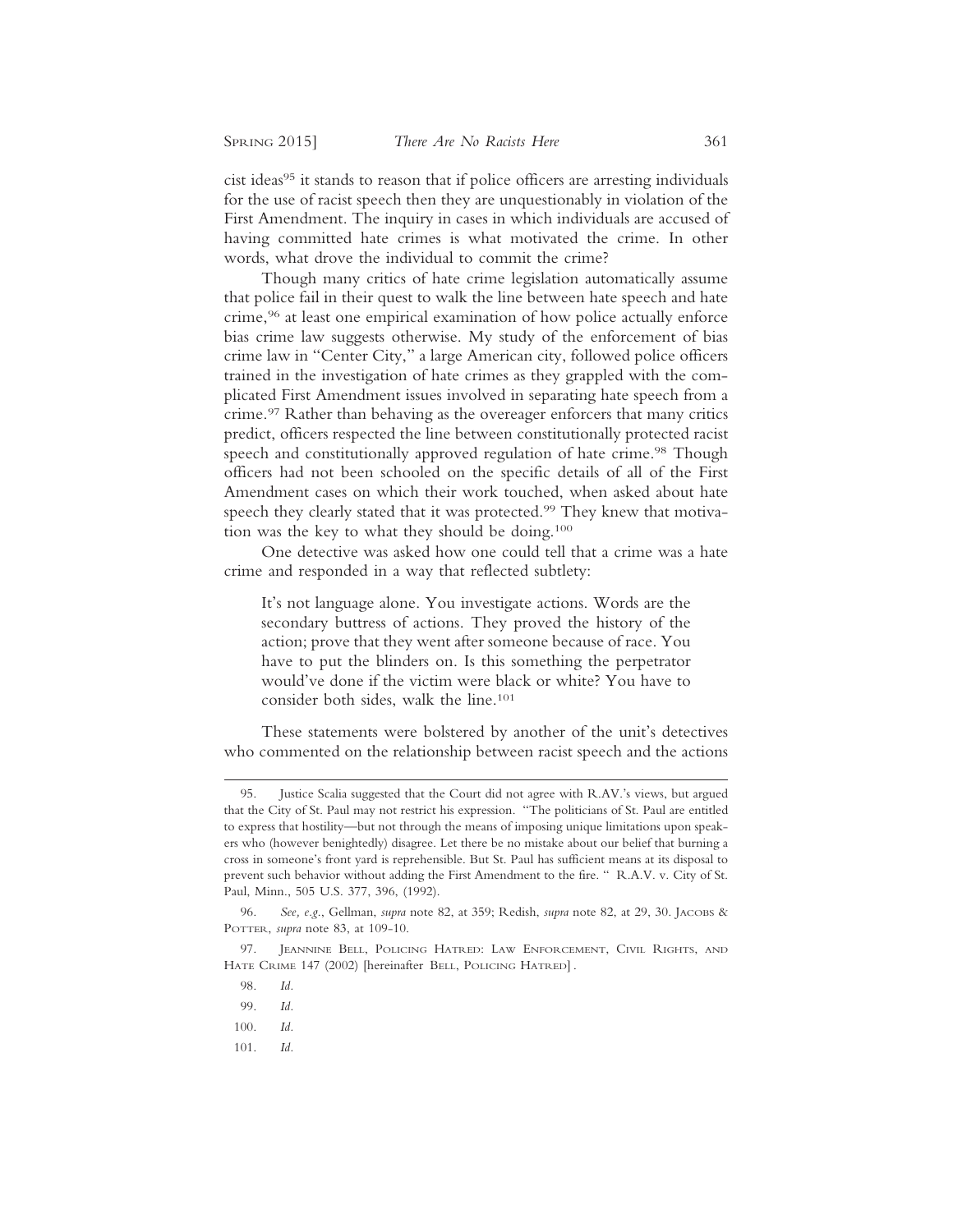taken by the perpetrator. The detective said, "We look to the totality of the circumstances, criminal action in the words and also at the incident . . . language alerts us to the possibility of bias but it's just the possibility."<sup>102</sup>

The detectives in the Anti-Bias Task Force were a specialized unit who were specially trained to investigate hate crimes.<sup>103</sup> For a variety of reasons the detectives in this unit were committed to the investigation of crimes motivated by bias.104 Over a 20-year period the unit had received thousands of reports of hate crimes.105 Several hundred crimes, not all of which were hate crimes, were sent to the specialized unit each year.<sup>106</sup> Slurs and epithets were common occurrences in many of the crimes reported to the unit.<sup>107</sup> Center City is a city with a sizable minority population, and many crimes had perpetrators and victims of different races.108 Classifying every crime whose initial police report included slurs and epithets with interracial perpetrator/victim composition would not only have been inaccurate, but also would have been unworkable.<sup>109</sup> The large volume of crimes reported that included racist hate speech encouraged the detectives in the unit to focus only on crimes that were actually motivated by bias.110 Though none of them were lawyers, police detectives in Center City were quite aware of the constitutional protection for protected speech.<sup>111</sup> Their comments suggested that they understood the doctrinal lay of the land and that words in and of themselves were protected. As one detective remarked: "Racial words are very violent. Racial words may be hate incidents, but words are not a crime. He called her nigger? It's not a crime to say that — the First Amendment right may be violated." $112$ 

Part of the officers' reticence and the care they took with words stem from the fact that police officers were very aware of the consequences of convicting individuals of hate crimes.113 In this particular jurisdiction, detectives believed that convictions for hate crime charges prevented individuals from being accepted into college and particular types of jobs, like the police or the military.114 Several detectives talked about having used slurs and epithets themselves in the past and felt that one should only be

- 103. BELL, POLICING HATRED, at 140-41.
- 104. *Id.* at 141.
- 105. *Id.* at 31-33.
- 106. *See id.* at 147.
- 107. *Id.* at 141.
- 108. *Id.* at 150-51.
- 109. BELL, POLICING HATRED, at 151.
- 110. *See id.* at 155-57.
- 111. *Id.* at 156-57.
- 112. *Id.* at 155.
- 113. *See id.* at 155-157.
- 114. *Id.* at 157.

<sup>102.</sup> *Id.*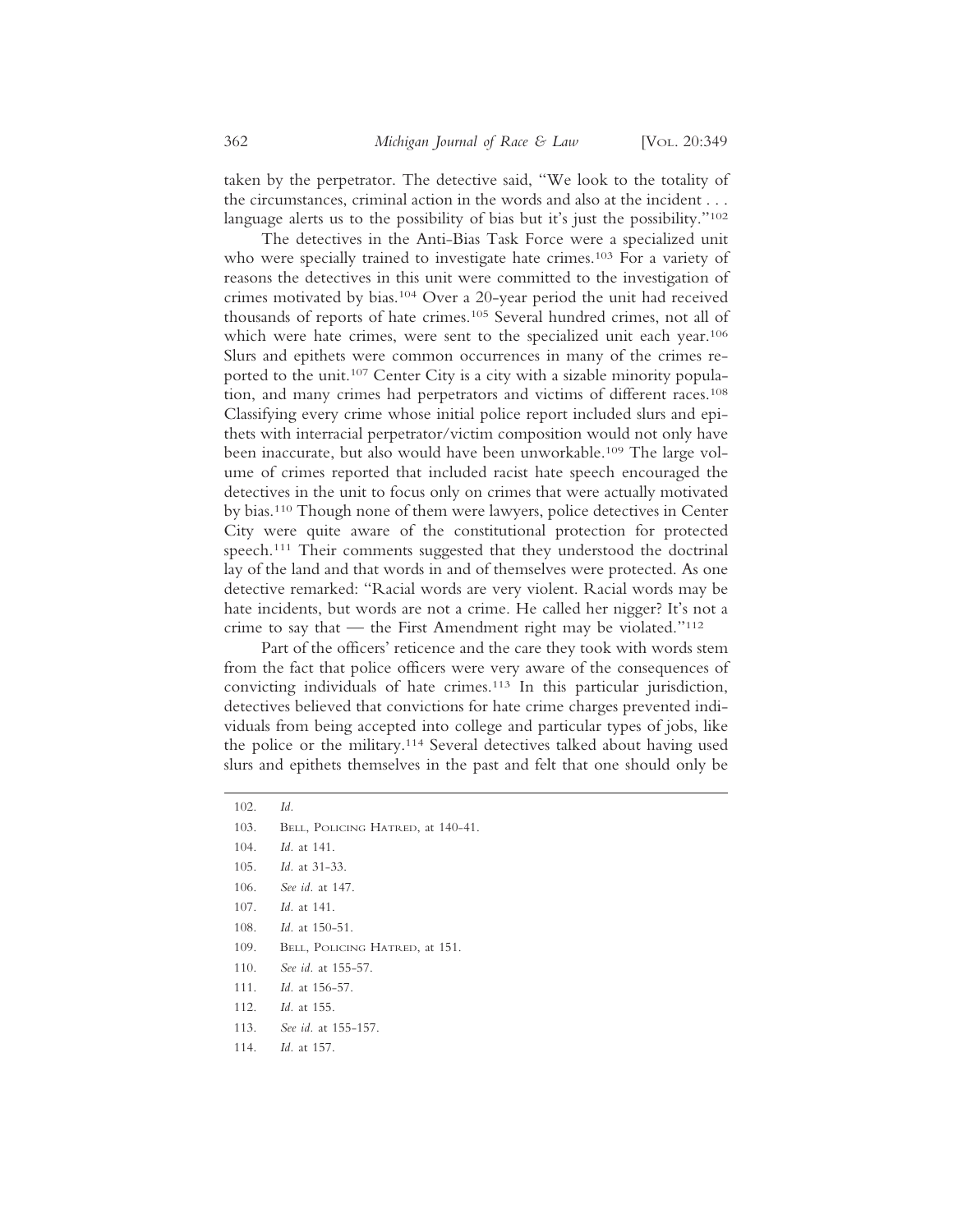charged with a crime in situations in which one had been motivated by bias.115

#### B. *Campus Hate Speech Codes*

Although critics of hate crime legislation insist that it will lead to punishment for the use of racist speech, $116$  courts may be more reticent than critics believe to punish individuals for their use of racist speech.<sup>117</sup> An attempt to safeguard the learning environment in the 1980s, universities developed hate speech codes, many of which were created after racist incidents on campus.<sup>118</sup> These incidents range from mobs of white UMass Amherst students who chased and beat Black passersby after the 1986 World Series to incidents involving Black students' dorm doors being defaced with slurs.<sup>119</sup> Stanford University, the University of Wisconsin, the University of Michigan, and scores of other campuses experienced a large number of racist incidents and in response administrators created speech codes.120

The codes were quickly challenged as infringing on speakers' First Amendment rights.<sup>121</sup> Michigan's policy—the first to reach the courts was challenged by a graduate student who mounted a facial challenge to the statute.122 The student, Doe, was a graduate student who specialized in the area of biopsychology, which he described as involving the study of differences in personality traits and mental abilities.<sup>123</sup> He argued discus-

<sup>115.</sup> BELL, POLICING HATRED, at 155-156.

<sup>116.</sup> *See generally* Terrance Sandalow, *Equality and Freedom of Speech (Eighteenth Annual Law* Review Symposium: Demise of the First Amendment? Focus on Rico and Hate Crime Legislation), 21 OHIO N. U. L. REV. 831 (1995).

<sup>117.</sup> *See, e.g.*, Jeannine Bell, *The Hangman's Noose and the Lynch Mob: Hate Speech and the Jena Six,* 329 HARV. C. R.-C. L. L REV. 350-51 (2009) (describing cases where the courts had rejected the placement of a noose as part of an allegation of racially hostile work environment).

<sup>118.</sup> *See, e.g*., Jon B. Gould, *The Precedent That Wasn't: College Hate Speech Codes and the Two Faces of Legal Compliance*, 35 LAW & SOC'Y REV. 345, 371 (2001) (arguing that the speech policies were designed to counteract unpleasant racial incidents on campus); Doe v. Univ. of Michigan, 721 F. Supp. 852, 853 (E.D. Mich. 1989) (describing the adoption of a Policy on Discrimination and Discriminatory Harassment of Students in the University Environment at the University of Michigan in Ann Arbor in an attempt to curb what the University's governing Board of Regents viewed as a rising tide of racial intolerance and harassment on campus).

<sup>119.</sup> SAMUEL WALKER, HATE SPEECH: THE HISTORY OF AN AMERICAN CONTROVERSY 129 (1994) (describing incidents occurring at UMass Amherst, University of Wisconsin, Stanford, and University of Michigan).

<sup>120.</sup> *Id.*

<sup>121.</sup> *See, e.g.*, Dambrot v. Central Mich. Univ., 55 F.3d 1177, 1185 (6th Cir. Mich, 1995) (First Amendment challenge to Central Michigan University's "discriminatory harassment policy); The UWM Post, Inc. v. Bd. of Regents of the Univ. of Wis. System, 774 F. Supp. 1163 (E.D. Wis. 1991) (challenging the University of Wisconsin's hate speech code).

<sup>122.</sup> Doe v. Univ. of Mich., 721 F. Supp. 852, 867 (E.D. Mich. 1989).

<sup>123.</sup> *Id.* at 858.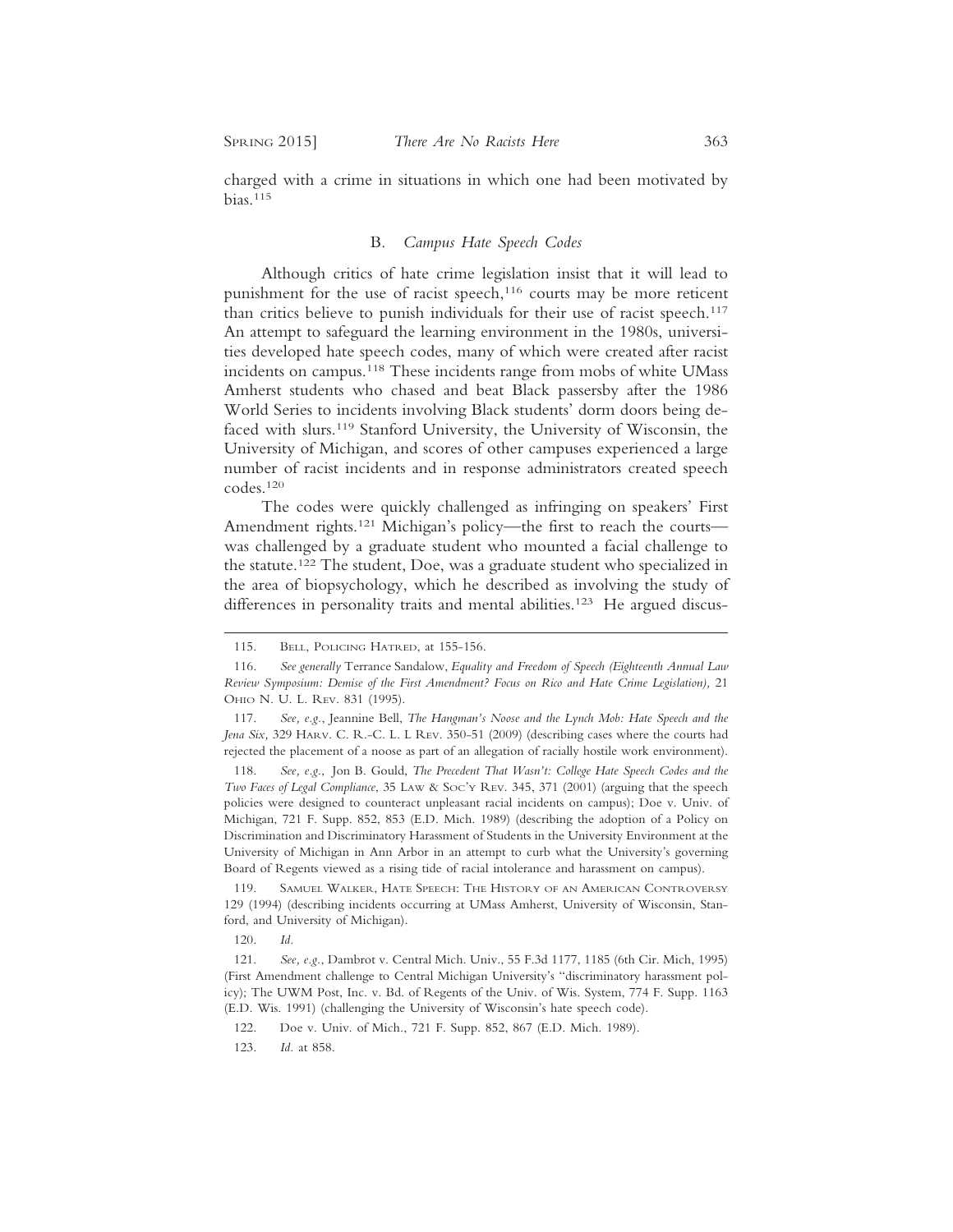sion of "controversial" theories on sexual or racial differences in one of his classes might cause offense and lead to a complaint being brought under the policy.124 In his challenge, Doe maintained that University of Michigan's policy on discrimination and discriminatory harassment was unconstitutionally vague and overbroad and that it chilled speech and conduct in a manner prohibited by the First Amendment.125 The Michigan policy sanctioned "any behavior, verbal or physical, that stigmatizes or victimizes an individual on the basis of race, ethnicity, religion, sex, sexual orientation, creed, national origin, ancestry, age, marital status, handicap or Vietnam veteran status."126

Michigan's policy was struck down by the district court on overbreadth and vagueness grounds.127 The court first addressed the issue of overbreadth. Statutes that regulate expressive conduct or speech under the First Amendment must be narrowly tailored to address only the particular harm at which the statue is aimed.<sup>128</sup> If a statute regulates a substantial amount of protected expressive conduct or speech in addition to the evil at which the statute is directed, it is overbroad.<sup>129</sup> In reviewing the incidents that had arisen to which the policy had been applied, the court noted that the Michigan policy was not so clearly drawn so it could be interpreted to apply to protected speech.<sup>130</sup> Though no one had been officially sanctioned under it, the court determined that the policy has been applied to protected speech.131

Doe also argued that the Michigan policy was impermissibly vague.132 Unconstitutional vagueness is present in statutes when, "men of common intelligence must necessarily guess at its meaning."133 To avoid falling afoul of the vagueness doctrine, a statute must give clear guidance regarding which behavior is protected and which is prohibited. With respect to issues of vagueness, writing for the court in Doe, Judge Cohn maintained that the drafters provided clear guidance how one could avoid being penalized by the policy:

. . .[T]he University never articulated any principled way to distinguish sanctionable from protected speech. Students of common understanding were necessarily forced to guess at whether a comment about a controversial issue would later be

- 129. NAACP v. Button, 371 U.S. 415, 433 (1963).
- 130. Doe v. Univ. of Michigan, 721 F. Supp. 852, 865 (E.D. Mich. 1989).
- 131. *Id.*
- 132. *Id.* at 866.
- 133. *Broadrick*, 413 U.S. at 607.

<sup>124.</sup> *Id.*

<sup>125.</sup> *Id.* at 856.

<sup>126.</sup> *Id*. at 853.

<sup>127.</sup> *Id.*

<sup>128.</sup> Broadrick v. Oklahoma, 413 U.S. 601, 611 (1973).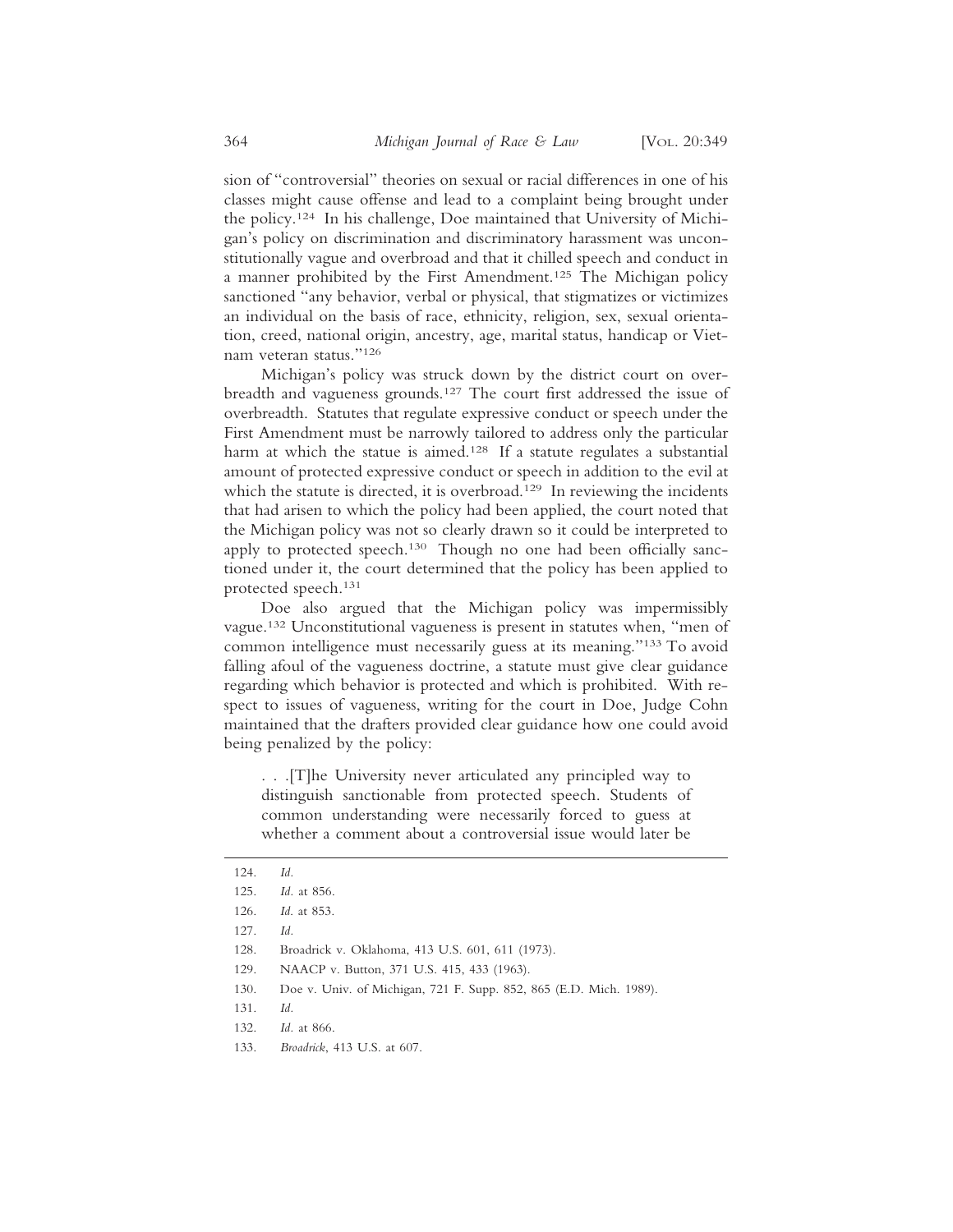found to be sanctionable under the Policy. The terms of the Policy were so vague that its enforcement would violate the due process clause."134

After the Michigan policy was struck down, speech codes at Stanford, Central Michigan University, and the University of Wisconsin were also challenged and struck down.135

### III. CASUAL RACISM: THE PROLIFERATION OF PROTECTED RACIST EXPRESSION

Courts' rejection of universities' attempt to regulate racist expression on campus may have not solely been a reflection just on how the judges view the First Amendment landscape. It may also have mirrored how expansively American society views one's freedom to use racist speech. Though when accused of racism almost everyone disavows being racist, this section discusses the fact that large numbers of people nevertheless use undeniably racist speech—slurs and epithets—in public venues.

#### A. *Racist Expression on Social Media*

The Internet has created a proliferation of spaces for racist speech. One such locale is social media outlets such as Facebook and Twitter. Racially charged and clearly racist tweets are so common on Twitter that scholars have analyzed their location and character.136 In the wake of the Washington Capitals' 2012 playoff victory over the Boston Bruins, hundreds of irate fans lashed out at Capitals player Joel Ward, who is Black, on Twitter. Ward had scored a game-winning goal in overtime. Bruins fans racist tweets included:

So fucking mad. That fucking nigger scored. . .

WHY THE FUCK ARE YOU SHOWING REPLAYS OF THAT NIGGER SCORING. . .

We lostFalse To a hockey playing niggerFalse What kind of shit is this. . .

<sup>134.</sup> *Doe v. Univ. of Michigan*, 721 F. Supp. at 867.

<sup>135.</sup> Order on Preliminary Injunction, Corry v. Stan. Univ., No. 740309, at \*41 (Cal. Sup. Ct. Feb. 27, 1995); Dambrot v. Central Mich. Univ., 55 F.3d 1177, 1185 (6th Cir. Mich, 1995); The UWM Post, Inc. v. Board of Regents of the University of Wisconsin System, 774 F. Supp. 1163 (E.D. Wis. 1991) (striking down Wisconsin's hate speech code as vague and overbroad).

<sup>136.</sup> Ugonna Okpalaoka, *Map Shows South Has Most Racist Post-Election Obama Tweets*, GRIO (Nov. 12, 2012), http://thegrio.com/2012/11/12/map-shows-south-has-most-racistpost-election-obama-tweets/ (reporting on the racist tweets posted after Barack Obama won the 2012 election).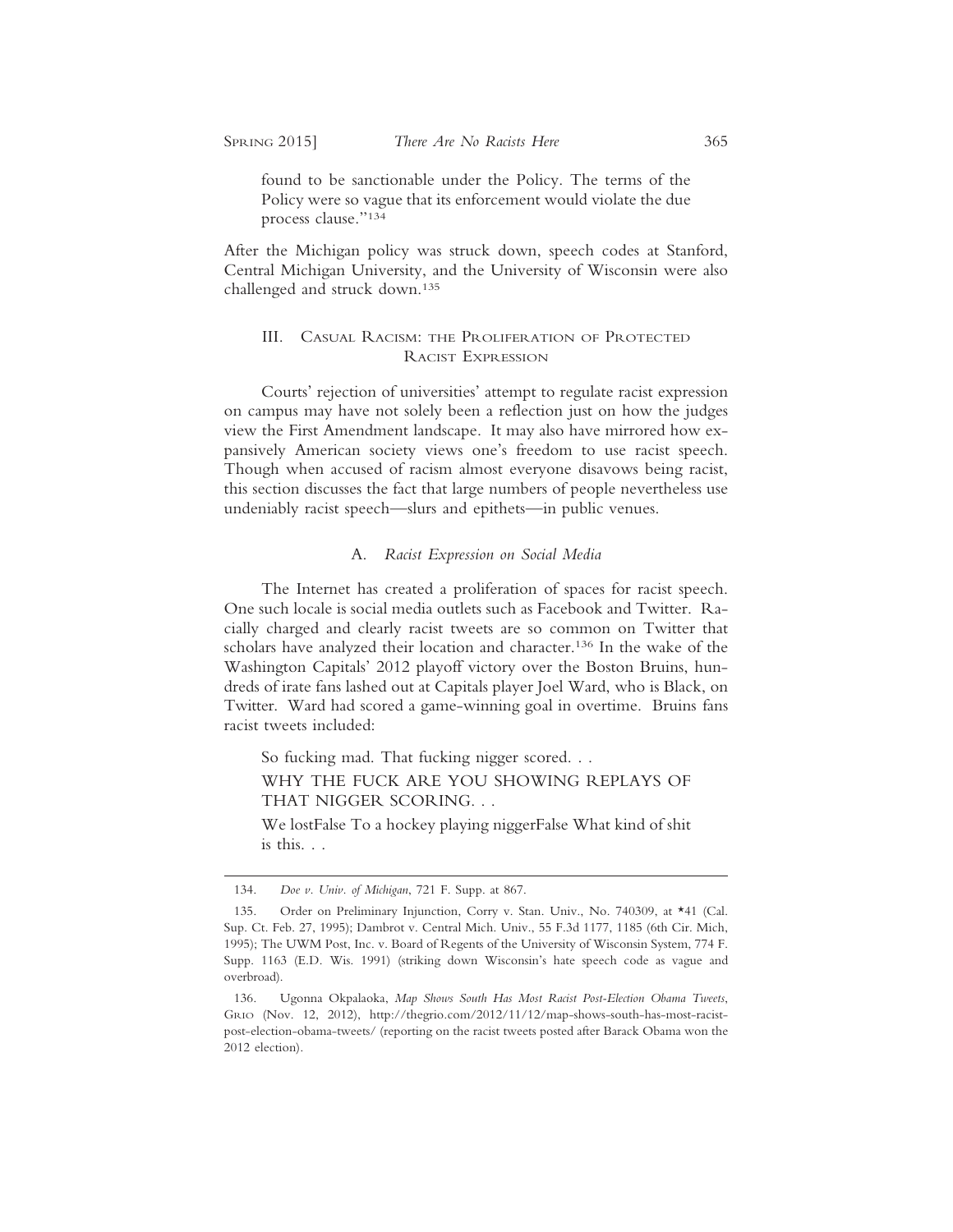The Nigger scores again we riot.<sup>137</sup>

Sport fans engaged in similar behavior in 2014 when Montréal Canadians player P.K. Subban scored the winning goal against the Boston Bruins in the 2014 Stanley Cup Playoffs.138 Thousands of racist tweets were directed at Subban, who is also Black.139

Racist tweets are not, of course, limited to sports. Thousands of racist tweets occurred in the wake of President Obama's election,<sup>140</sup> and also in response to his Sandy Hook elementary school vigil.141 In a more local example of government criticism, an investigation by the New York post revealed that Lt. Timothy Dluhos, a Staten Island EMS supervisor, constantly provided a running commentary of his job duties with racist and anti-Semitic tweets.142 While giving a tour of a Bedford-Stuyvesant area Black neighborhood, which Dluhos referred to as a "hood tour," "he posted photos of a housing project, fried-chicken joints, and a strip club."143 "Real nasty place," Dluhos tweeted, "I've been there."144 After a groundhog bit New York City Mayor Michael Bloomberg at a Groundhog Day event, Dluhos tweeted, "Too bad he didn't have rabies or AIDS and too bad he didn't bite King Heeb's face off."145 Dluhos was not fired. One month after the tweets were publicized, Dluhos resigned.146

#### B. *Racist Expression in the Workplace*

The prevalence of racist expression in casual circumstances like social media is unsurprising. In the workplace, however, the use of slurs or epithets as harassment of an employee can be actionable. Title VII of the Civil

140. Okpalaoka, *supra* note 136.

141. *'Take that N\*gger Off TV': Racist Tweets Unleashed During President Obama's Sandy Hook Vigil Speech*, HUFFINGTON POST (Dec. 17, 2012), http://www.huffingtonpost.com/2012/ 12/17/take-that-nigger-off-tv-racist-tweets-obama\_n\_2317185.html.

142. Susan Edelman, *FDNY EMS Lt. spews Racist, Anti-Semitic tweets, but cried when confronted*, N.Y. POST (Mar. 24, 2013), http://nypost.com/2013/03/24/fdny-ems-lt-spews-racistanti-semitic-tweets-but-cried-when-confronted/.

143. *Id.*

145. *Id.*

146. Susan Edelman, *Whiner's a Loser—Quits EMS*, N.Y. POST, (April 28, 2013), http:// nypost.com/2013/04/28/whiners-a-loser-quits-ems/.

<sup>137.</sup> *Bruins Fans Calling Joel Ward The N-Word*, CHIRPSTORY.COM (Apr. 26, 2012 10:19 AM), http://chirpstory.com/li/6781. Several of these racist tweets were deleted a few days after the incident but before they disappeared they were compiled and placed on Chirpstory.

<sup>138.</sup> *Twitter Blows Up With Racist Reactions After P.K. Subban Scores Game Winner In 2nd OT*, CBS DETROIT, (May 2, 2014), http://detroit.cbslocal.com/2014/05/02/boston-strong-racist-reaction-after-subban-scores-game-winner/#.

<sup>139.</sup> *Id*. *P.K. Subban Targeted By Thousands Of Racist Tweets After Habs Win* (May 2, 2014), http://www.cbc.ca/news/canada/montreal/p-k-subban-targeted-by-racist-tweets-after-habswin-1.2629759.

<sup>144.</sup> *Id.*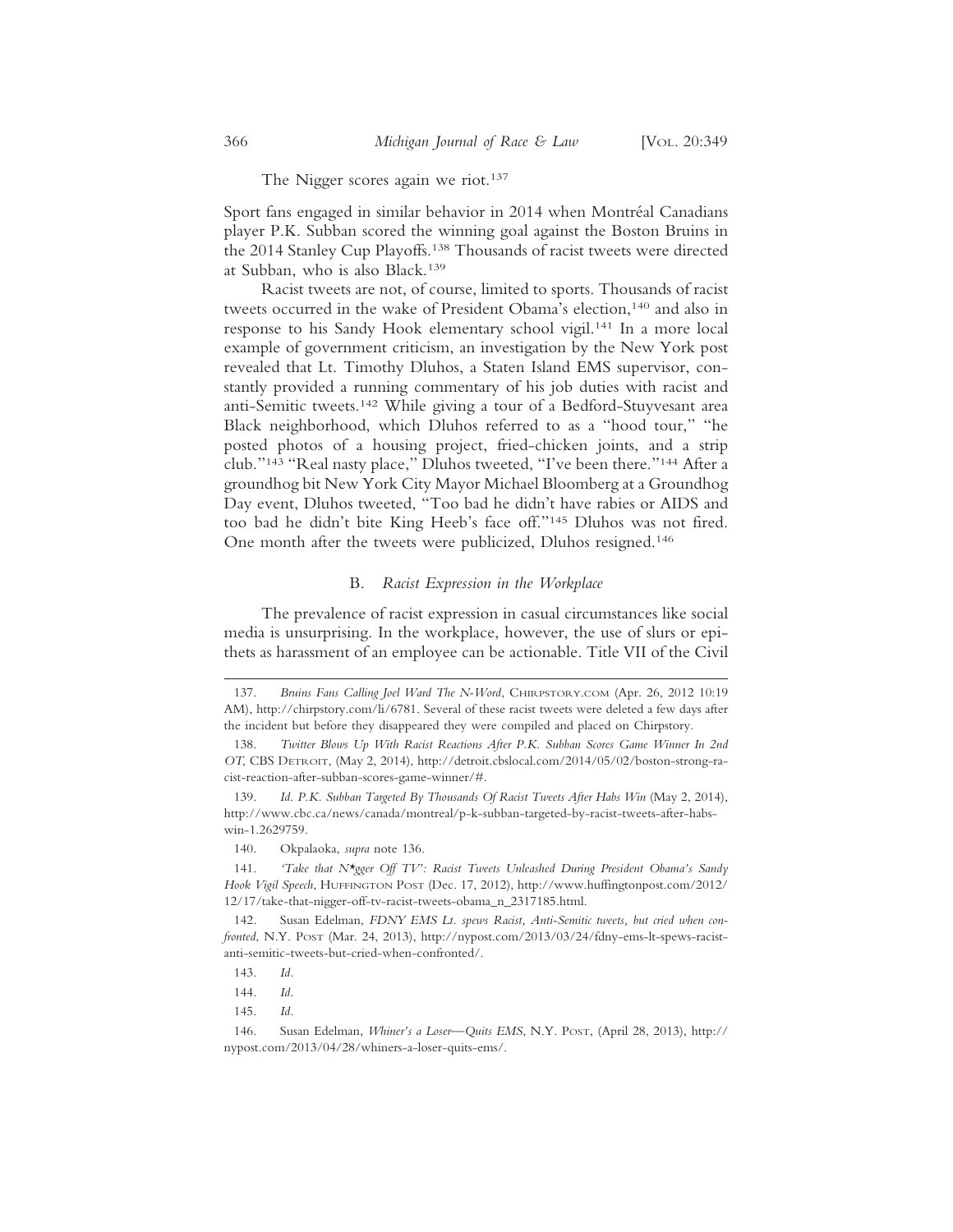Rights Act of 1964 forbids eligible employers from "fail[ing] or refus[ing] to hire or to discharge any individual, or otherwise to discriminate against any individual with respect to his compensation, terms, conditions, or privileges of employment, because of" his race.147 An employee may establish a violation of Title VII by proving that his or her employer subjected them to a hostile work environment.<sup>148</sup> Courts evaluate whether an objectively hostile work environment exists by weighing whether the harassment the employee alleges is sufficiently pervasive to constitute a violation of Title VII.

Courts have based their determination of whether the conduct meets the standards of racial-harassment by looking to the totality of the circumstances represented by: (1) how often the conduct occurs; (2) the severity of the actions; (3) the level of physical threat or humiliation involved; and (4) the extent to which the behavior affects employee's job performance.149 Both the frequency and the nature of the slurs are factors in courts' determination that the racial harassment was sufficiently severe.150 A single allegation of a slur has been held to be not sufficiently severe.151 Not only that, the use of slurs and epithets must be sustained. For instance, in one case a plaintiff described having heard multiple racial slurs over a fourteen year period.152 In denying his claim under Title VII, the reviewing court characterized the slurs, which occurred at various points over the plaintiff's tenure, as "isolated and sporadic" because they only occurred a few times each year over the fourteen year period.153

Characterizing the use of multiple slurs as not sufficiently severe constitutes part of the space courts have created for the use of racially charged expression in the workplace. The use of the slur "nigger" and racially charged threats like "KKK" have been found by courts to be sufficiently severe<sup>154</sup> while stigmatizing language like the use of "ghetto" to refer to

<sup>147.</sup> Title VII of the Civil Rights Act of 1964, 42 U.S.C. § 2000e et seq. 42 U.S.C.  $$2000e-2(a)(1) (2014).$ 

<sup>148.</sup> Kishaba v. Hilton Hotels Corp., 737 F.Supp. 549, 555 (D. Hawai'I 1990).

<sup>149.</sup> *See, e.g.*, Mendoza v. Borden, Inc., 195 F. 3d 1238, 1246 (11th Cir. 1999), cert. denied, 529 U.S. 1068, 120 S.Ct. 1674, 146 L.Ed.2d 483 (2000).; Bailey v. Final Touch Acrylic Spray Decks, Inc., No. 606CV-1578-ORL-19JGG, 2007 WL 3306749, at \*5 (M.D. Fla. Nov. 6, 2007).

<sup>150.</sup> Mendoza v. Borden, Inc., 195 F. 3d 1238, 1245 (11th Cir. 1999).

<sup>151.</sup> *See e.g.*, Smith v. N.E. Ill. Univ., 388 F.3d 559, 566 (7th Cir. 2004).

<sup>152.</sup> Barrow v. Ga. Pac. Corp., 144 Fed. App'x. 54, 58 (11th Cir. 2005).

<sup>153.</sup> *Id.*; *cf.*, EEOC v. FLTVT, LLC, 6:05-cv-1452, 2007 WL 3047136, at \*5 (M.D. Fla. Oct. 18, 2007) (rejecting a hostile work environment claim where numerous racial slurs were used the workplace, but no one employee heard more than a few slurs, and most employees were not aware of the slurs that the other employees heard).

<sup>154.</sup> *See, e.g.,* Mack, et. al. v. ST Mobile Aerospace Engineering, Inc., 195 Fed. App'x. at 836-38 (11th Cir. 2006) (finding that racial slurs, along with graffiti depicting nooses, swastikas, confederate flags, and the letters "KKK" were "severe"); Perkins v. U.S. Airways, Inc., 8 F. Supp. 2d 1343, 1351 (M.D. Fla. 1998) (finding that "racial . . . pictures" on a bathroom wall, a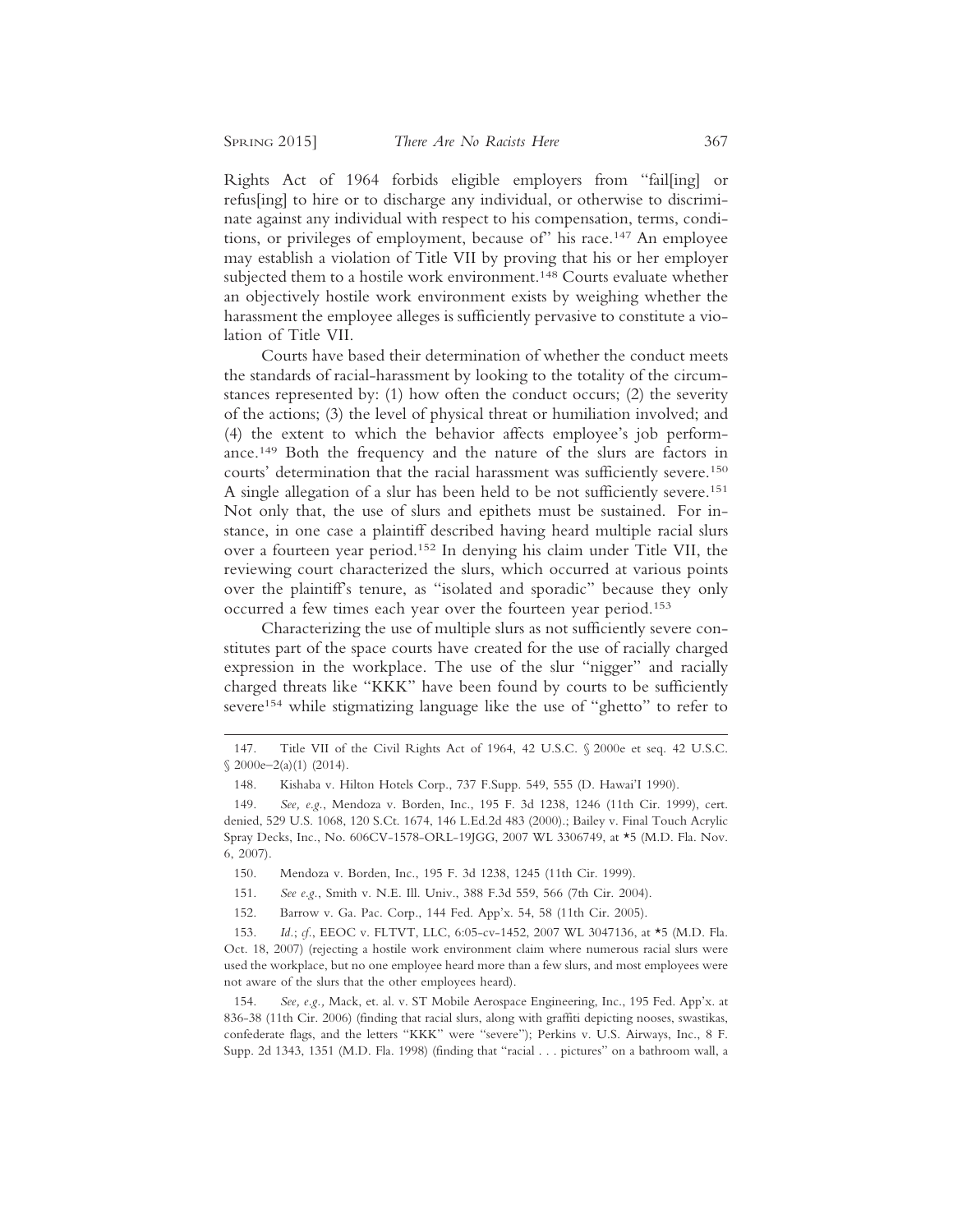African Americans has been viewed as lacking racial overtones and not clearly motivated by racial animus.155

Title VII provides some remedy for individuals who experience racial harassment but that does not mean employers are always taken to task for the use of racial slurs in the workplace. There is significant room for employees to exhibit racist expression without being penalized under the law. Courts have rejected occasional use of racial slurs, finding them beyond the reach of Title VII which is aimed at behavior that is pervasive.156 Racially tinged behavior has been characterized by courts as not significantly severe.<sup>157</sup> Finally, racist language and behavior not directed at an employee may also lie outside bounds of Title VII.158

#### IV. INVISIBLE (RACIST) DANGERS

#### A. *Hate Crime and its Obscuring Lens*

Part of the difficulty of arguing that racist tweets and racist action in the workplace is problematic has been the creation of the term hate crime. If most Americans were asked about the typical hate crime, my guess is that they would describe the dragging death of a Black man, James Byrd, Jr.159 This widely publicized crime occurred in June 1998 in Jasper, Texas and involved three white supremacists, Bill King, Russell Brewer, and Shawn Berry, who chained Byrd behind their pickup truck and dragged him to death.<sup>160</sup>

newspaper article regarding a lawsuit by black employees hung in the break room, and a clay doll with racial overtones were "pervasive"); Hrobowski v. Worthington Steel Co., 358 F.3d 473, 477 (7th Cir. 2004) (repeatedly hearing the word "nigger," including on more than one occasion in which a fellow supervisor suggested that plaintiff talk to an employee "nigger to nigger" was severe and pervasive); Rodgers v. Western–Southern Life Ins. Co., 12 F. 3d 668, 675 (7th Cir.1993); see also Bailey v. Binyon, 583 F. Supp. 923, 927 (N.D. Ill. 1984).

<sup>155.</sup> Harrington v. Disney Reg. Entm't, Inc., No. 06-12226, 2007 WL 3036873, at \*11- 12 (11th Cir. Oct. 19, 2007). In another case, an employee alleged that she suffered numerous discriminatory actions based on her race and gender that created a hostile work environment. As evidence of racial harassment, the plaintiff cited a coworker's comment of "[g]reens for everybody" following President Obama's election. The court found that considered alone, the comment failed to rise to the level of severe or pervasive conduct required to support a case of hostile work environment.

<sup>156.</sup> Barrow v. Ga. Pac. Corp., 144 Fed. App'x. 54, 57 (11th Cir. 2005).

<sup>157.</sup> *See, e.g.* Harrington v. Disney Reg. Entertainment, Inc., No. 06-12226, 2007 WL 3036873, \*11-12 (11th Cir. Oct.19, 2007 (use of term "ghetto" not sufficiently severe).

<sup>158.</sup> *E.g.,* Alexander v. Opelika City Schs., 352 F. App'x 390, 393 (11th Cir. 2009) (per curiam) (finding an employee's claim failed in part because supervisor's discussion of how to tie a noose around a person's neck was not directed at the employee).

<sup>159.</sup> *See* Patty Reinert & Allan Turner, *Jasper killer gets death penalty: A smirking King shows no remorse*, HOUS. CHRON., Feb. 26, 1999, at 1A.

<sup>160.</sup> *Id.*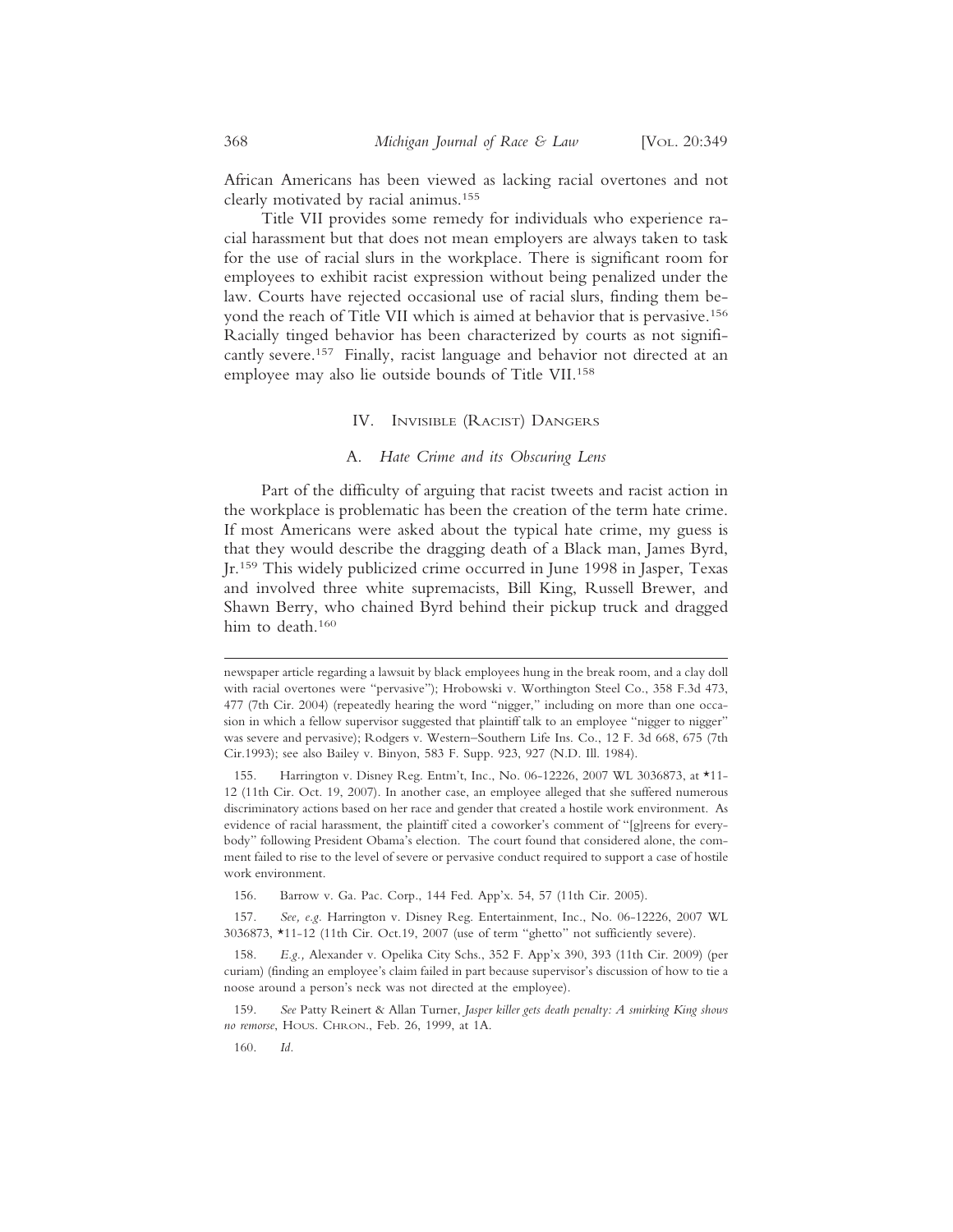Racial violence of this sort is not new, but calling it a "hate crime" is a relatively recent invention.161 The term "hate crime" came into widespread use after the creation of the 1990 Hate Crime Statistics Act.162 At first, the flashy term "hate crime" lent attention to racial-motivated crimes, like Byrd's murder, which normally would have escaped the attention of the media. The categories of victims "protected" under hate crime legislation grew as jurisdictions around the country created hate crime legislation with categories including sexual orientation.<sup>163</sup>

With time, the term "hate crime" drew significant fire from scholars opposed to the creation of ANY crime aimed at bias-motivation.164 In response, many scholars adopted the term "bias crime."165 This has not fixed the problem; media outlets continue to use the loaded hate crime terminology. Ultimately, the term "hate crime" prevents society from understanding the prevalence and magnitude of important incidents of biasmotivated violence and may also even prevent us from taking seriously the most dangerous forms of bias-motivated violence.

Our failure to deal properly with racist expression has created a host of ills. In addition to society's failure to fully appreciate the harm directed at targets of racist speech as the previous section describes, there are also some unacknowledged dangers. Many of these dangers are seemingly invisible stemming from the structures we have created to address racist violence in the manner we assume it to occur.

The term "hate crime" has big shoes to fill. On its face the term, "hate crime," is violent and splashy, teeming with animus. In many cases to fully satisfy what we expect from the term "hate crime" we are unconsciously looking for a crime that fits the profile of the dragging death of James Byrd, Jr.—a violent dramatic murder committed by white supremacists. To make matters worse, as the previous section suggests we may be reluctant to pay too much attention to less showy crimes where racist speech is used because of our worries about the criminalization of constitutionally protected racist speech. These two difficulties create a perfect storm in which society tends not to see what is happening right

<sup>161.</sup> *See, e.g.,* Robin Parker, *Bias Crimes In The Schools-An Uncivil Education*, 193 N.J. LAWYER 20 (1998).

<sup>162.</sup> Hate Crimes Statistics Act, 23 U.S.C. 534 (1993), *as amended by* Act of July 3, 1996, Pub. L.No. 104-155m s. 7, 110 Stat. 1392m 1394 (1996).

<sup>163.</sup> ANTI-DEFAMATION LEAGUE, ADL APPROACH TO HATE CRIME LEGISLATION (2001), *available at* http://www.adl.org/assets/pdf/combating-hate/Hate-Crimes-Law.pdf.

<sup>164.</sup> *See, e.g.,* Phyllis B. Gerstenfeld, *Smile When You Call Me That!: The Problems With Punishing Hate Motivated Behavior,* 10 BEHAV. SCI. & L. 259, 270 (1992).

<sup>165.</sup> JAMES B. JACOBS & KIMBERLY POTTER, HATE CRIMES: CRIMINAL LAW & IDENTITY POLITICS 4 (1998) (describing the creation of the bias crime term).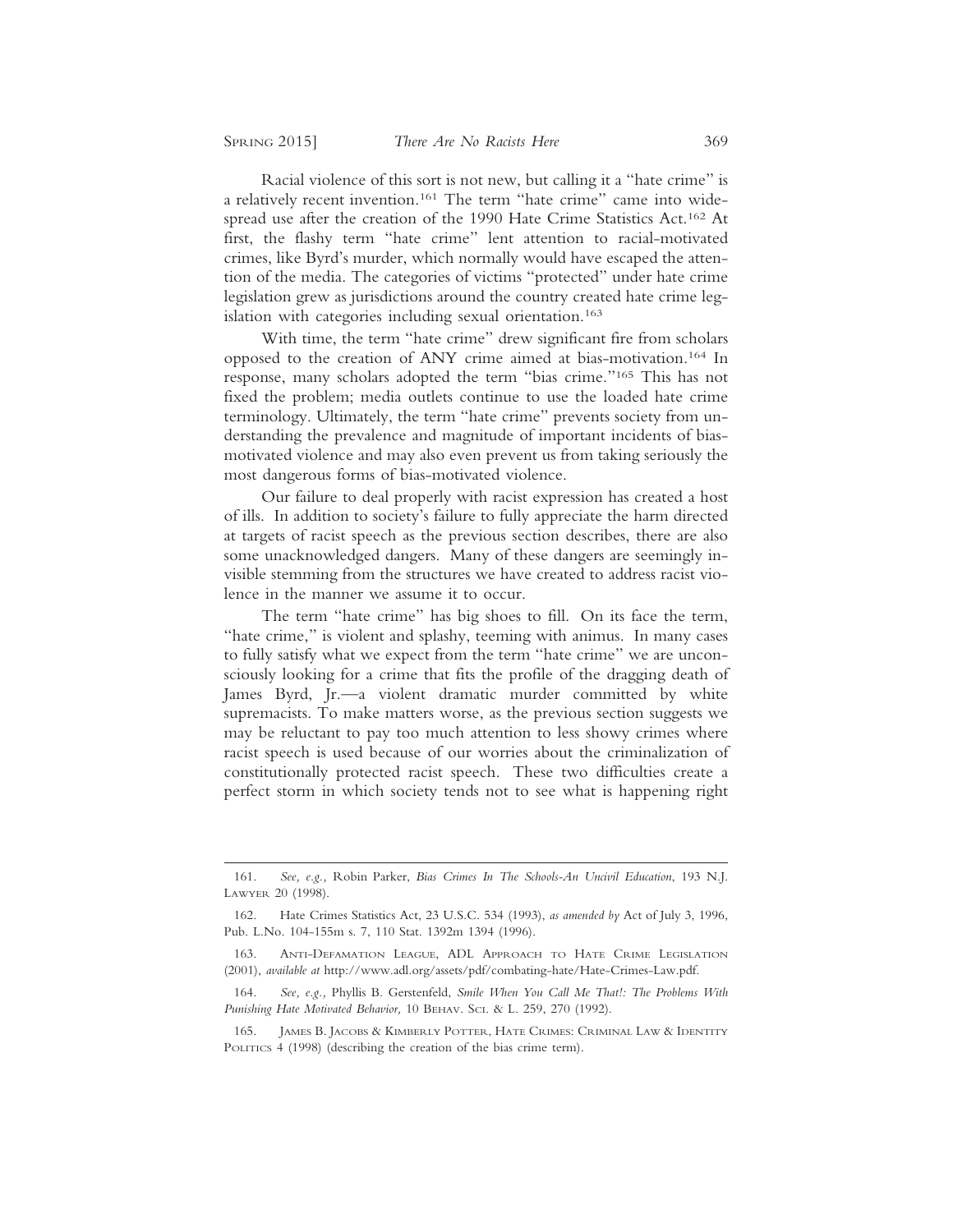underneath our noses. This includes contemporary bias related incidents, of which thousands occur each year.166

Though such crimes are underreported, and official statistics remain inaccurate, there are multiple measures of contemporary bias crimes.167

The most comprehensive (though not necessarily the most accurate) national list of bias-motivated incidents is compiled each year by the Federal Bureau of Investigation (FBI) from reports submitted by law-enforcement agencies serving in cities and towns around the United States.168 In 2012, law-enforcement agencies reported 3,297 racially motivated bias crimes to the FBI.169 Roughly two-thirds of these incidents (66.1 percent) were motivated by anti-Black bias.170 The Southern Poverty Law Center (SPLC) scans news reports and other media sources for bias-related activities to compile its catalog of hate incidents.171 The organization's list includes more than 3,000 incidents occurring between 2003 and 2014.172 These incidents range from vandalism—slurs or epithets scrawled on someone's house, car, or religious institution—to bias-motivated murder.173 Both the SPLC catalog and the FBI Hate Crime Statistics report only scratch the surface of bias-motivated crime.

#### B. *Anti-integrationist Violence*

What does contemporary race violence captured within the hate crimes label look like? Consider for example, one particular type of bias crimes anti-integrationist violence—race based incidents directed at minorities who have moved to white neighborhoods. I have created a database of incidents directed at just over 430 non-white families or individuals living in white neighborhoods who have been targeted by antiintegrationist violence—violence directed at non-white families whose clear purpose was getting the targets to move.174 Such violence was identified in every geographic area of the country in both upscale and working class neighborhoods.175 These attacks, described in court records and news

<sup>166.</sup> *See, e.g.,* FED. BUREAU OF INVESTIGATION, INCIDENTS AND OFFENSES - HATE CRIME STATISTICS, 2009, *available at* http://www2.Fbi.gov/ucr/hc2009/incidents.html.

<sup>167.</sup> *Id.*

<sup>168.</sup> *Id.*

<sup>169.</sup> JEANNINE BELL, HATE THY NEIGHBOR: MOVE-IN VIOLENCE AND THE PERSIS-TENCE OF SEGREGATION IN AMERICAN HOUSING 7 (2013).

<sup>170.</sup> *Id.*

<sup>171.</sup> *See* SOUTHERN POVERTY LAW CENTER, HATE INCIDENTS, http://www.splcenter .org/get-informed/hate-incidents?year=&state=all (last visited Apr. 17, 2015) (detailing 3937 hate incidents).

<sup>172.</sup> *Id.*

<sup>173.</sup> *Id.*

<sup>174.</sup> For a detailed description of incidents, see BELL, HATE THY NEIGHBOR, *supra* note 169 at 67, 69-72.

<sup>175.</sup> *Id.* at 69.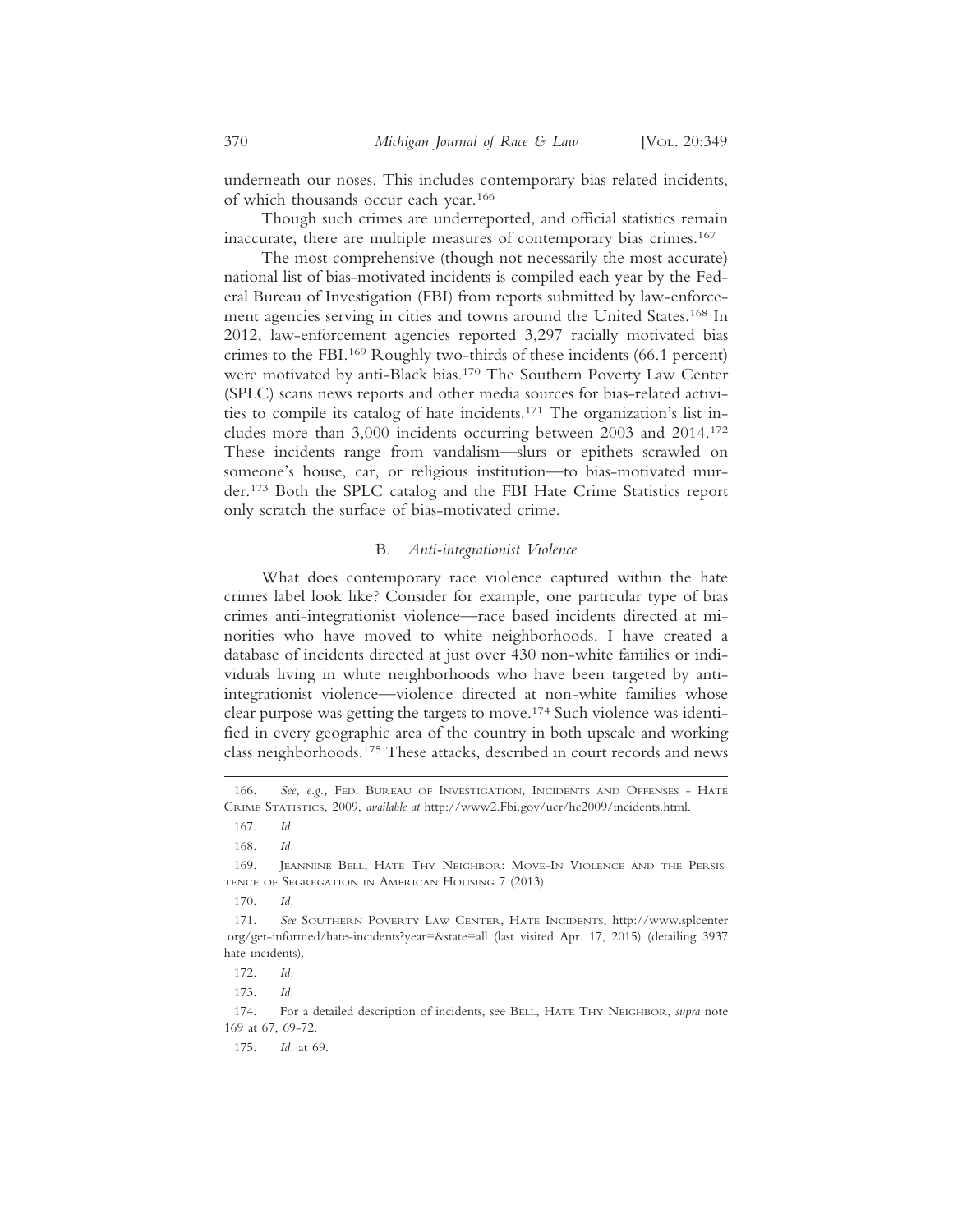articles, occurred between 1990 and 2010.176 They were directed at racial and ethnic minorities who attempted to move to neighborhoods in which most of their neighbors did not share their race.177 The incidents catalogued represented a range of offenses including arson, cross burning, physical attack, racist graffiti, threats, and vandalism.178 Often, families and individuals who were targeted suffered multiple attacks.<sup>179</sup> Though Asian American and Latinos were often attacked, the largest share of violence was directed at African Americans.180

Some crimes occurred soon after the target moved to the white neighborhood. Other crimes happened after the target had been living in the area for some time. Irrespective of when the crime occurred, the perpetrators motivation was clear—to get the individuals to leave.181 In one representative case, Michael Ray Nichols and Shane Greene, who were longtime residents of a neighborhood in Bessemer City, North Carolina, were unhappy that Hispanics and African-Americans had started to move to their (previously) all-white neighborhood.182 Several individuals recounted that Greene and Nichols screamed racial epithets at Hispanics and African-Americans who lived in the neighborhood.183 On July 30, 1999, Greene and Nichols attacked a neighbor, Julio Sanchez, and then began walking down the street with a baseball bat and iron pipe yelling, "Go back to Mexico. You done got all our damn jobs."184 The two men then began breaking windows and doors in the house and vandalizing the cars as well.185

#### C. *The Contemporary Extremist Threat*

Though the vast majority of bias-motivated crime involves low-level violence committed by individuals unaffiliated with hate groups, white supremacists have by no means disappeared. The Southern Poverty Law Center (SPLC), which tracks extremist activity, identified 784 separate active U.S. hate groups—organizations that have beliefs or practices that attack or malign entire classes of people, generally for immutable characteristics—that were active in the United States in 2014.186 Such

<sup>176.</sup> *Id.*

<sup>177.</sup> *Id.*

<sup>178.</sup> *Id.*

<sup>179.</sup> *Id.*

<sup>180.</sup> *Id.* at 67.

<sup>181.</sup> *Id.* at 69-72.

<sup>182.</sup> United States v. Nichols, 149 F. Appx 149, 150 (4th Cir. N.C. 2005).

<sup>183.</sup> *Id.*

<sup>184.</sup> *Id.*

<sup>186.</sup> *See* SOUTHERN POVERTY LAW CENTER, HATE MAP, http://www.splcenter.org/ hate-map (last visited Apr. 17, 2015).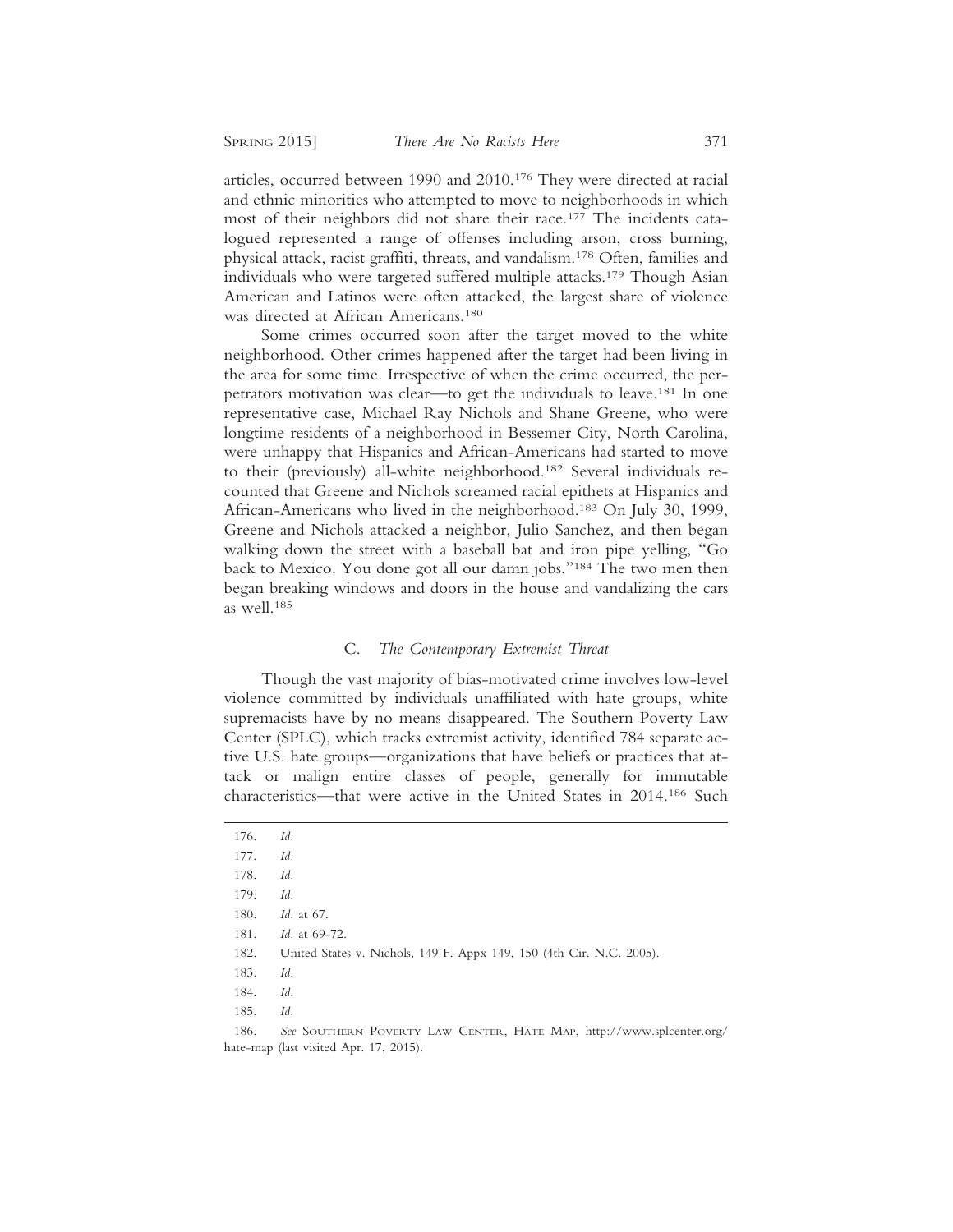groups were located throughout the United States, in nearly every state, and were engaged in activities ranging from leafleting and publishing to murder.187

Many of the 3407 anti-race hate crimes identified by the FBI in 2013 were non-violent offenses—vandalism, simple assault, and intimidation.188 Extremists tend to be involved in much more violent crimes. Hate murders are frequently committed by those who have some sort of ideological commitment to ridding the world of the type of person attacked racial, ethnic, religious minorities and gays and lesbians.189 Hate crimes scholars, Jack Levin and Jack McDevitt, refer to these as "mission" crimes.190

#### 1. Massacre at Emmanuel Church

Dylann Storm Roof's mission was clear as the facts emerged regarding his murder of 9 African Americans at Emmanuel African Methodist Episcopal Church on June 17, 2015. Witnesses told police that 21-yearold Roof, joined the church Bible study at approximately 8 PM and then roughly one hour later, pulled out a .45-caliber handgun.191 Roof told the assembled group, "You are raping our women and taking over our country," before he began firing.192 He re-loaded the weapon five times according to one witness.193

Friends and associates of Roof's confirmed his hatred of blacks.<sup>194</sup> In addition to racist comments expressing support for segregation, Roof's friends said that he spoke of starting a race war.195 Several friends told reporters that he had described hurting African Americans and doing something "crazy."196 On Roof's Facebook page his profile picture showed him wearing a jacket with two symbols popular with modern day white supremacists—the flags of white-ruled Rhodesia and that of apartheid-era South Africa.197 A picture of Roof holding a Confederate

<sup>187.</sup> *Id.*

<sup>188.</sup> *See* FED. BUREAU OF INVESTIGATION, 2013 HATE CRIME STATISTICS, TABLE 4 OF-FENSES, http://www.fbi.gov/about-us/cjis/ucr/hate-crime/2013/tables/4tabledatadecpdf/table \_4\_offenses\_offense\_type\_by\_bias\_motivation\_2013.xls (last visited Apr. 17, 2015).

<sup>189.</sup> JACK LEVIN & JACK MCDEVITT, HATE CRIMES: THE RISING TIDE OF BIGOTRY AND BLOODSHED 89 (1993).

<sup>190.</sup> *Id.*

<sup>191.</sup> Richard Fausset, John Eligon, Jason Horowitz & Frances Robeles, *A Hectic Day at Church, And Then a Hellish Visitor*, N.Y. TIMES, at A1 (June 21, 2015).

<sup>192.</sup> *Id*.

<sup>193.</sup> *Id*. at 16.

<sup>194.</sup> *Id*.

<sup>195.</sup> *Id.*

<sup>197.</sup> Frances Robles, Jason Horowitz and Shaila Dewan, *Flying the Flags of White Power*, THE NEW YORK TIMES, June 19, 2015, at A1.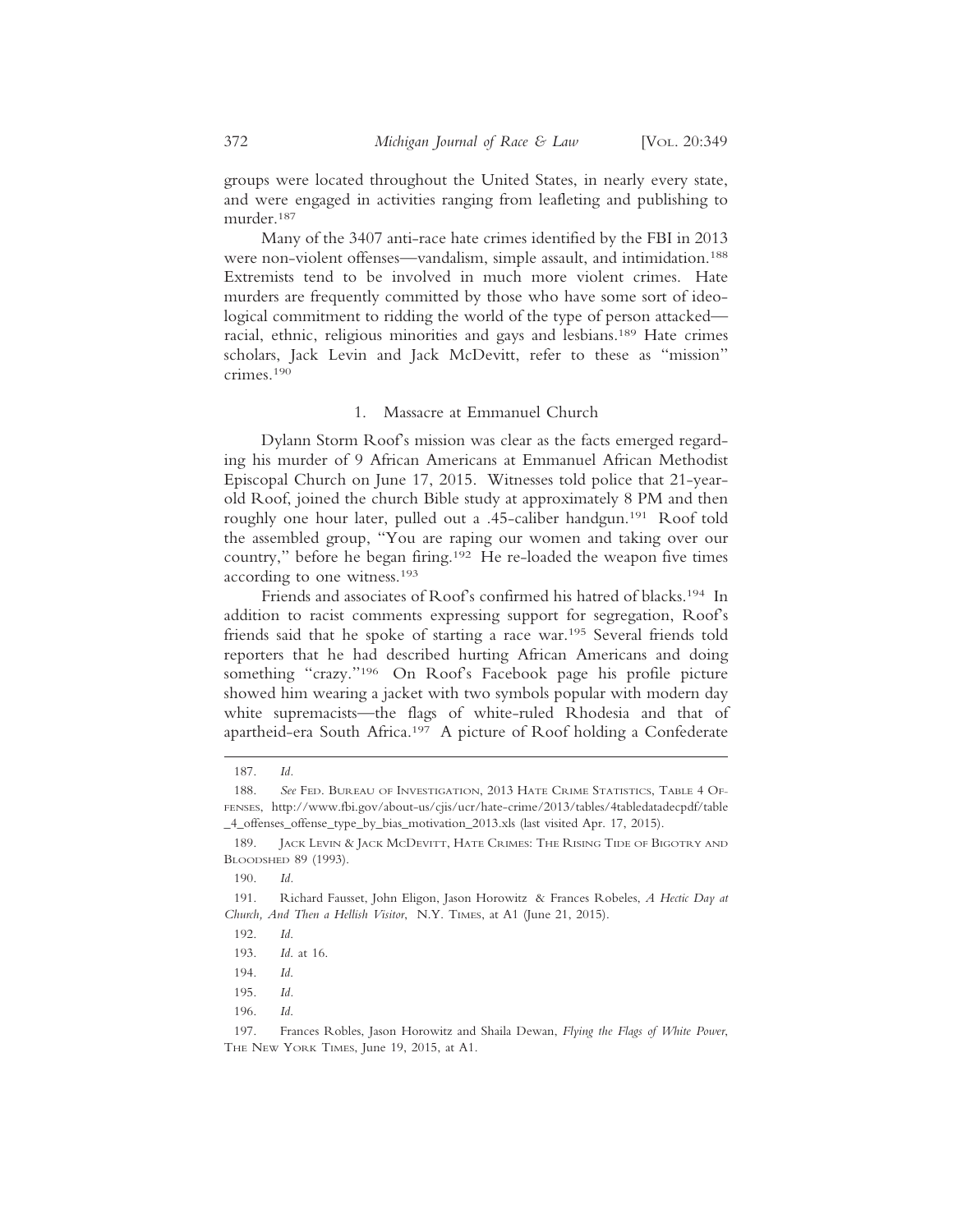flag, along with a racist manifesto, were found on his website, The Last Rhodesian.198 There was also his choice of clothing. The shirt Roof wore constantly, according to friends, was a long sleeved grey shirt with a Border Patrol logo on one sleeve.199 Roof wore his Border Patrol shirt to the Emmanuel church massacre.200

Contextualizing hate murders, like the Emanuel Church massacre is important. It is worth noting that though these hate murders are horrific, murders are rarer than other forms of bias-motivated violence. That being said, there are reasons beside their brutality that we should pay attention to them. There is some evidence that the number of hate murders may even be increasing, perhaps with a rise in the number of white supremacist groups.201

My research reveals that between 1998 and 2012 there were 34 separate racial extremist killing sprees, resulting in more than 38 murders.202 Though the precise facts of each incident are slightly different, hate murders do share several commonalities. The first is the issue of bias motivation. In the hate murders, the individuals killed were selected because of their race, religion ethnicity, sexual orientation or other protected category. The perpetrator may go to a Black church where he is likely to find the particular type of victim he wishes to target, as Roof did.

In other cases, the perpetrators were looking for a minority to kill, and the victim just happened to be walking by.203 One excellent example of this was the case of white supremacist Benjamin Smith. On July 2, 1999, Smith shot at several Hasidic Jews in one neighborhood in Chicago. Next, he drove to nearby Skokie, Illinois and shot killed a Black man, Ricky Byrdsong, a former Northwestern University basketball coach. Smith continued on to Urbana/Champaign, Illinois where he fired on a group of Asian-Americans. Smith's killing spree ended on July 4, 1999, in Bloomington, Indiana where he shot and killed a Korean graduate student, Won-Joon Yoon before killing himself.204

The case of Benjamin Smith is typical of several other white supremacist shooting sprees. Though Smith was a follower of Matthew Hale, the leader of the World Church of the Creator, a group dedicated to the eradi-

- 201. Data on file with author.
- 202. *Id.*

<sup>198.</sup> Rob Crilly & Raf Sanchez, *Dylan Roof: The Charleston Shooter's racist manifesto*, THE DAILY TELEGRAPH, June 20, 2015, *available at* http://www.telegraph.co.uk/news/worldnews/ northamerica/usa/11688675/Dylann-Roof-The-Charleston-killers-racist-manifesto.html

<sup>199.</sup> *A Hectic Day at Church*, *supra* note 191, at A16.

<sup>200.</sup> *Id.*

<sup>203.</sup> *See, e.g*., R.L. Nave, *3 More Rankin Countians Sentenced for Hate Crime Against Black Jackson Man*, JACKSON FREE PRESS, (Feb. 25, 2015), http://www.jacksonfreepress.com/ weblogs/jackblog/2015/feb/25/3-more-rankin-countians-sentenced-for-hate-crime-a.

<sup>204.</sup> *See Midwest Gunman Had Engaged in Racist Acts at 2 Universities*, *supra* note 5.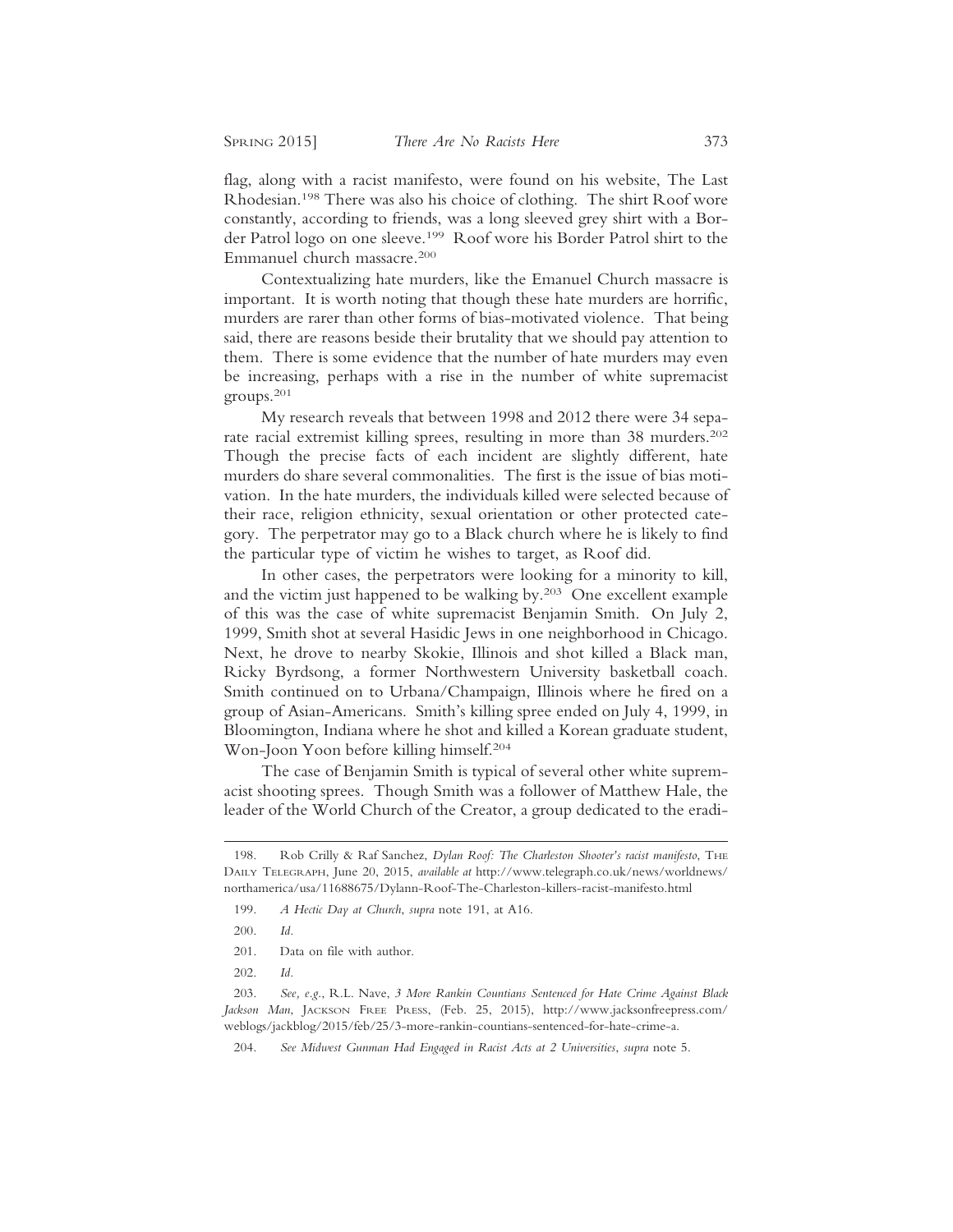cation of people of color, the shooting spree was not part of an organized plan.205 Smith was a lone wolf.

Several recent hate killing sprees were committed by white supremacists who were "lone wolves"—Eric Rudolph, Buford Furrow, and Sean Gillespie.206 One very deadly killing spree committed by a lone wolf occurred on August 4, 2012.207 Army veteran Wade M. Page, a member of various racist rock bands, walked into a Sikh temple in Oak Creek, Wisconsin and opened fire.208 Six Sikhs worshipping at the temple were killed and three others were wounded.209 White supremacist organizations use bands as a way of recruiting and furthering their message.<sup>210</sup> The message band members sing is often one not just of hatred, but of violent eradication of Blacks, Jews, and other minorities.211 According to news reports, Page played in the band the "Blue Devils" and was the leader of the white power band, End Apathy.212 One of the Blue Devils' songs, "White Victory," included the lines, "Now I'll fight for my race and nation/Sieg Heil!"213

At the time of the shooting, Page had been identified by the Southern Poverty Law Center as a member of a band advocating race war, but law enforcement had not had any encounters with him.214 Page's activities before the shooting were freely unfettered. Mark Potok, a senior fellow at the Southern Poverty Law Center, said that Page had been known by the Center for a decade because of his membership in rock bands known for violent racist lyrics.215 The center, however, had not passed any information about Page to law enforcement. Potok stated that "Page was just one of thousands . . . . We were just keeping an eye on him."216

#### 2. Addressing Right-wing Extremism

Keeping tabs on individuals involved in violent hate groups is at odds with some approaches to the First Amendment. Though it is typical for

<sup>205.</sup> *See id.*

<sup>206.</sup> Mike German, *Behind the Lone Terrorist*, *A Pack Mentality*, THE WASHINGTON POST (June 5, 2005), http://www.washingtonpost.com/wp-dyn/content/article/2005/06/04/AR 2005060400147.html.

<sup>207.</sup> Erica Goode and Serge F. Kolaveski, *Wisconsin Killer Fed and Was Fueled by Hate Driven Music*, N.Y. TIMES, (Aug. 6, 2012), http://www.nytimes.com/2012/08/07/us/armyveteran-identified-as-suspect-in-wisconsin-shooting.html?\_r=0.

<sup>208.</sup> *Id.*

<sup>209.</sup> *Id.*

<sup>210.</sup> *Id*.

<sup>211.</sup> *Id.*

<sup>212.</sup> *Id*.

<sup>213.</sup> *Id*.

<sup>215.</sup> *Id*.

<sup>216.</sup> *Id*.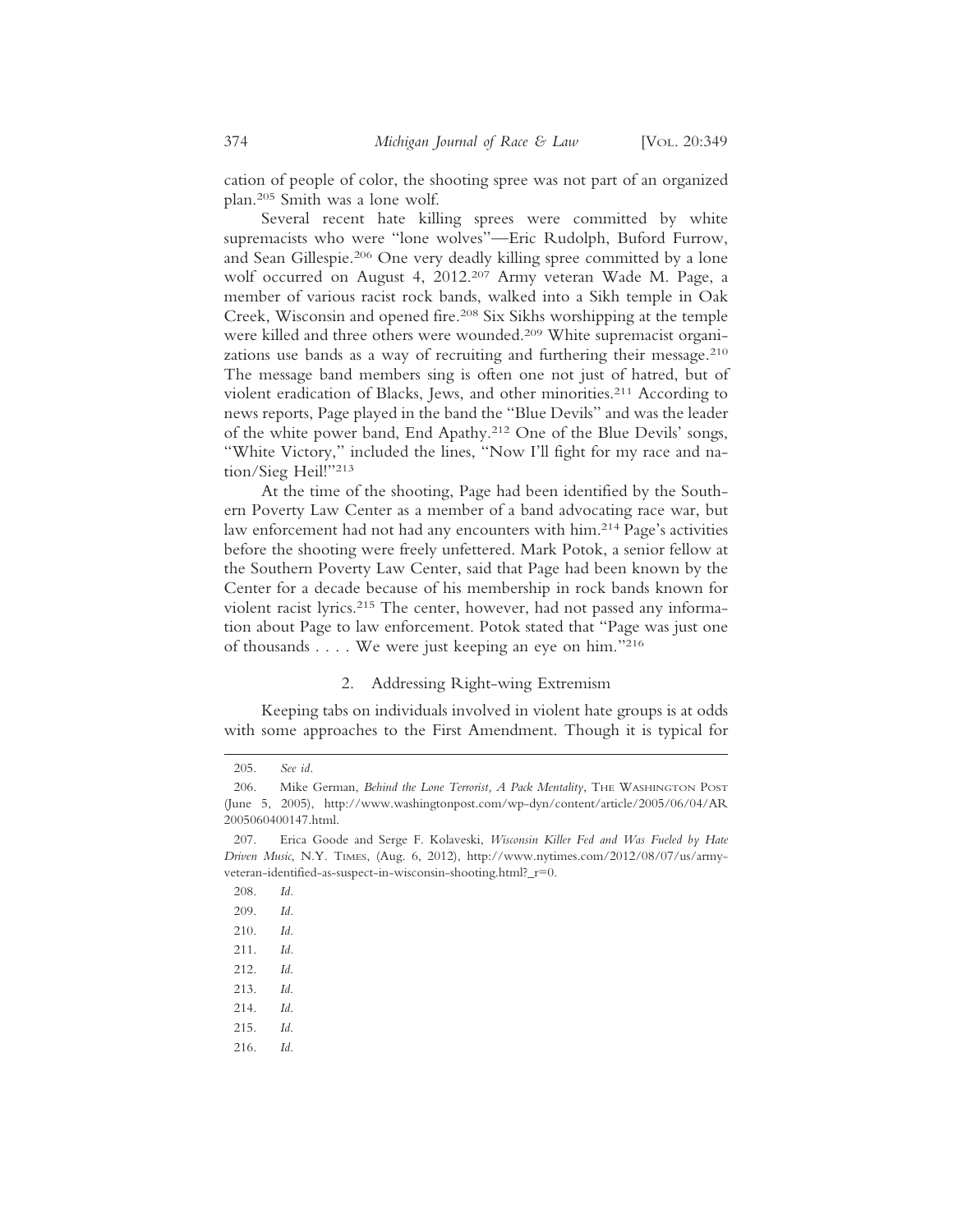the FBI and Department of Homeland Security to monitor violent extremist websites, this has been criticized.217 In 2009, several Republicans in Congress expressed opposition to a Justice Department report called "Rightwing Extremism" that suggested that the recession and the election of a Black president could increase threats from white extremists.<sup>218</sup> There had been some cause for concern. After Obama's election there was a significant increase in the number of threats directed at the President. There were so many that it was overwhelming the Secret Service.<sup>219</sup> Despite having an empirical basis for the concerns expressed in the report, Janet Napolitano, then Secretary of Homeland Security, apologized for any mistakes in the report and withdrew it.220

Aside from the political problems with monitoring extremists, their new tactics make it more difficult as well. One former FBI undercover agent assigned to fight domestic terrorism, Mike German, suggests that all of these crimes committed by lone wolves who have been exposed to white supremacist ideology are not a coincidence.<sup>221</sup> German was embedded in extremist groups between 1988 and 2004.<sup>222</sup> Explaining the operation of such groups, he writes that extremist group leaders produce a significant amount of literature—now available at hate sites online— that describes "leaderless resistance" and lone wolf terrorism techniques.223 Such techniques are valuable because they insulate the larger group from legal consequences stemming from the action of the lone wolves. These tactics are especially important in light of Southern Poverty Law Center's civil rights suits bankrupting a number of Ku Klux Klan and white supremacist groups in the 1990s.224

<sup>217.</sup> *Id.*

<sup>218.</sup> *Id.*

<sup>219.</sup> For discussion of this phenomenon, *see generally*, Jeannine Bell, *The Puzzles of Racial Extremism in a 'Post-Racial' World, in* THE NEW BLACK: WHAT HAS CHANGED AND WHAT HAS NOT WITH RACE IN AMERICA (Kenneth W. Mack and Guy-Uriel Charles, eds. 2013).

<sup>220.</sup> Goode and Kolaveski*, supra* note 207.

<sup>221.</sup> *Id.*

<sup>223.</sup> *Id.* There is data to such that some Internet hate sites have lots of visitors. One of the most popular hate sites, favored by several who have committed hate murders, Stormfront.org, was estimated to have had between 200,000 to 400,000 American visitors every month over the course of a year. Seth Stephens-Davidowitz, *The Data of Hate*, NEW YORK TIMES, July 12, 2014. http://www.nytimes.com/2014/07/13/opinion/sunday/seth-stephens-davidowitz-the-data-ofhate.html.

<sup>224.</sup> Sheryl Connelly, *He Used Law To Bankrupt The Klan*, NEW YORK DAILY NEWS, (July 6, 1991), http://articles.philly.com/1991-07-06/news/25784011\_1\_morris-dees-whitesupremacists-steve-fiffer (describing Morris Dees's use of civil rights law to bankrupt the Ku Klux Klan).